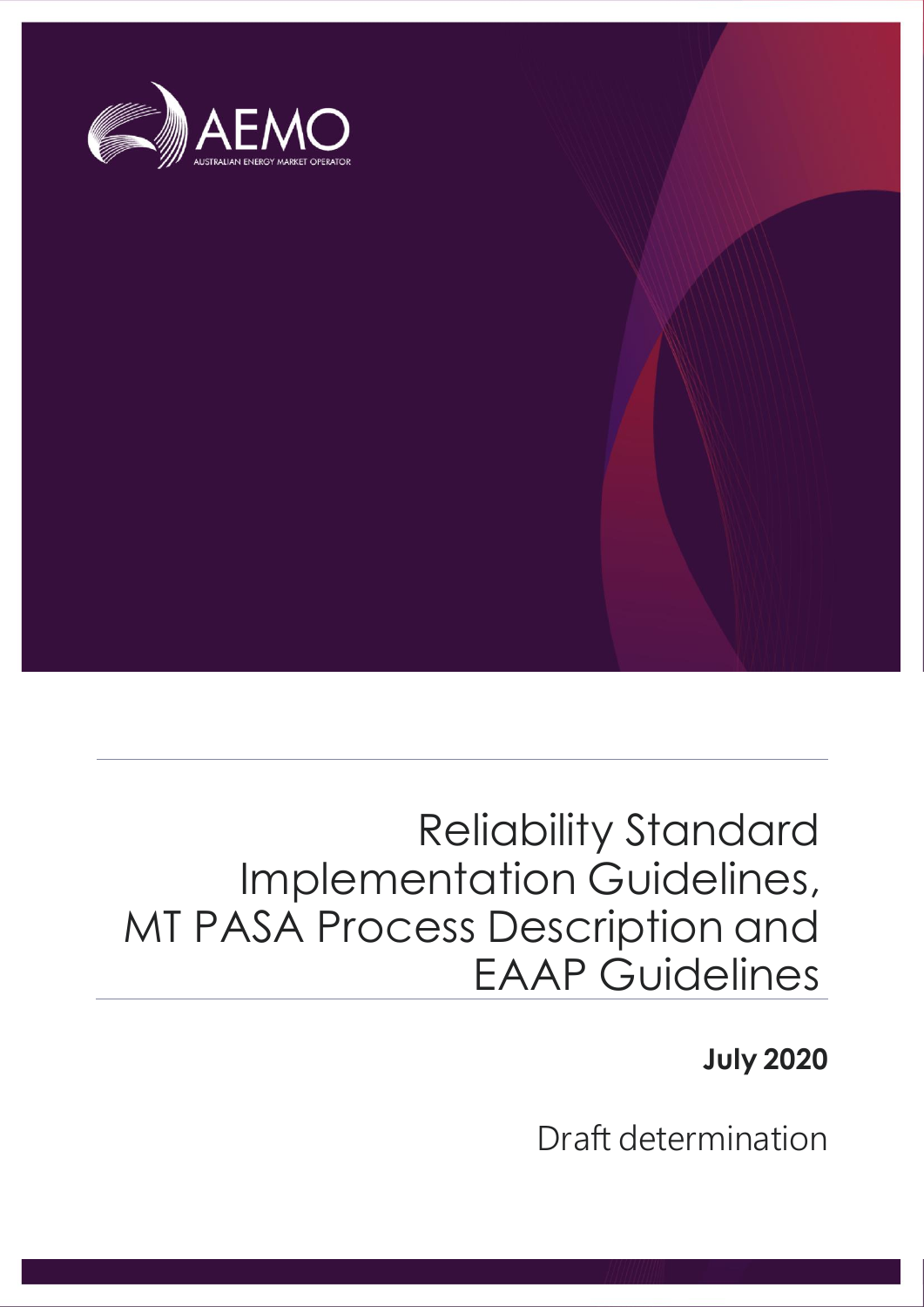# <span id="page-1-0"></span>**Executive summary**

This Draft Determination is AEMO's draft response to issues raised and written submissions received in the first stage of its 2020 consultation on its Reliability Standard Implementation Guidelines (RSIG or Guidelines), Medium Term Projected Assessment of System Adequacy (MT PASA) Process Description, and Energy Adequacy Assessment Projection (EAAP) Guidelines. This determination also necessarily includes changes to the Spot Market Operations Timetable which were driven by changes to MT PASA. The consultation follows the National Energy Rules (NER) consultation procedure detailed in rule 8.9 of the NER.

This consultation is to inform the industry of changes to how AEMO implements the reliability standard, driven by:

- Updates to the Procedure for the Exercise of Reliability and Emergency Reserve Trader (RERT).
- The introduction of the National Electricity Amendment (Improving transparency and extended duration of MT PASA) Rule 2020 No. 1.

The issues paper<sup>1</sup> detailed the impact of these changes on the following AEMO publications:

- RSIG.
- MT PASA Process description.
- **EAAP Guidelines.**
- Spot Market Operations Timetable

The changes to the above publications also include various improvements to the underlying processes, and ongoing efforts to ensure consistent methodologies and assumptions are applied.

In this document, AEMO addresses stakeholder feedback on AEMO's Issues Paper. In addition to various clarifications, the feedback topics included procurement of reliability reserves, modelling, the treatment of reliability changes, and additional scenario development consultation.

Alongside this draft determination, revised RSIG, MT PASA process description, EAAP Guidelines, and Spot Market Operations Timetable documents are published on  $AEMO's$  website<sup>2</sup>, reflecting any updates to the approach as result of the consultation.

<sup>1</sup> Amendments to Reliability Standard Implementation Guidelines and Various AEMO Procedures: Issues Paper, May 2020, at [https://www.aemo.com.au/consultations/current-and-closed-consultations/rsig-mtpasa-process-description-eaap-guidelines-and-spot-market](https://www.aemo.com.au/consultations/current-and-closed-consultations/rsig-mtpasa-process-description-eaap-guidelines-and-spot-market-operations-timetable)[operations-timetable](https://www.aemo.com.au/consultations/current-and-closed-consultations/rsig-mtpasa-process-description-eaap-guidelines-and-spot-market-operations-timetable).

<sup>&</sup>lt;sup>2</sup> A[t https://aemo.com.au/consultations/current-and-closed-consultations/rsig-mtpasa-process-description-eaap-guidelines-and-spot-market-operations](https://aemo.com.au/consultations/current-and-closed-consultations/rsig-mtpasa-process-description-eaap-guidelines-and-spot-market-operations-timetable)[timetable](https://aemo.com.au/consultations/current-and-closed-consultations/rsig-mtpasa-process-description-eaap-guidelines-and-spot-market-operations-timetable).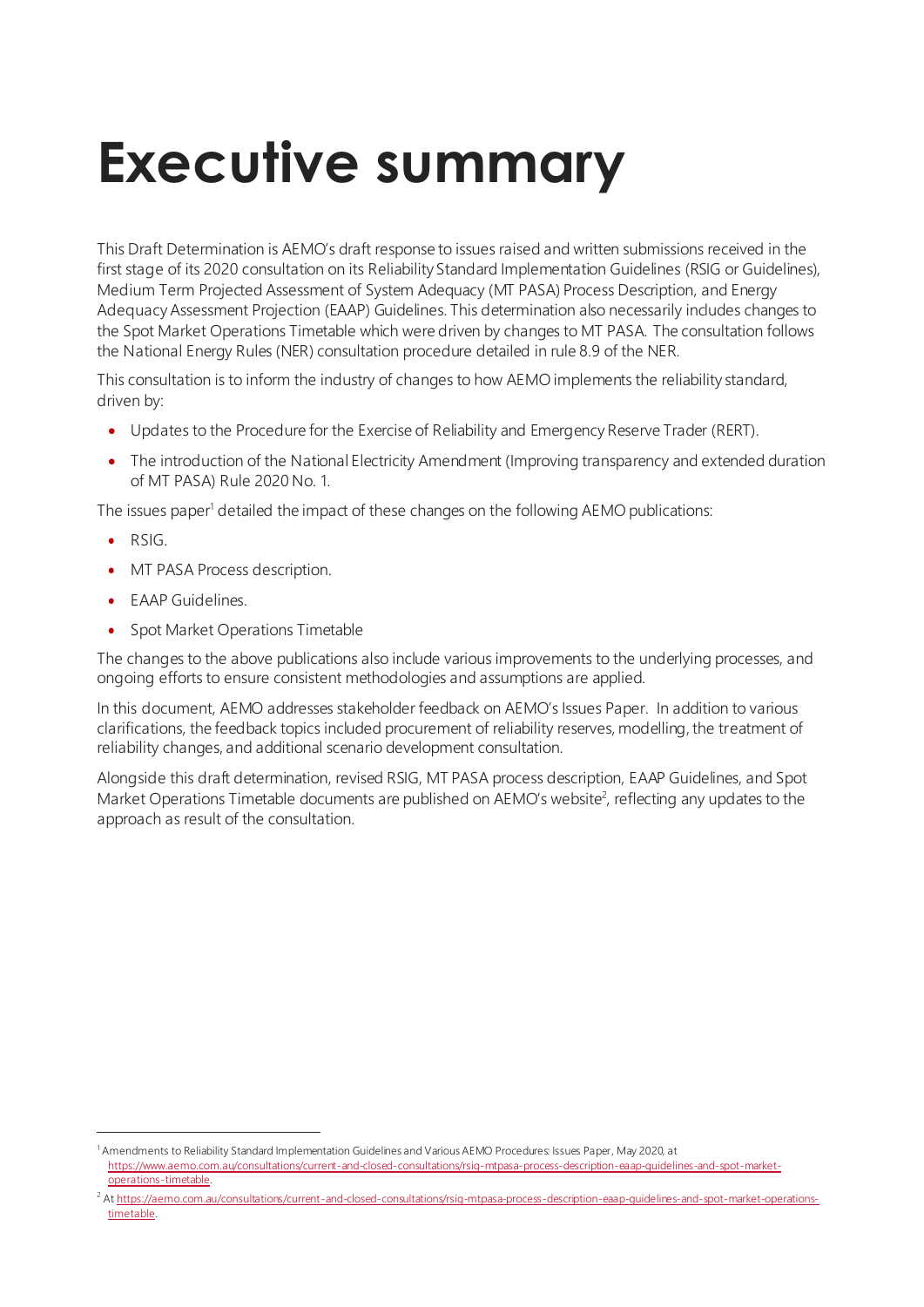## **Contents**

|      | <b>Executive summary</b>                                           |                |
|------|--------------------------------------------------------------------|----------------|
| 1.   | Introduction                                                       | 5              |
| 1.1  | Context for this consultation                                      | 5              |
| 1.2  | Consultation process                                               | 5              |
| 2.   | <b>Issues raised in consultation</b>                               | 7              |
| 2.1  | Topics raised in the issues paper                                  | 7              |
| 2.2  | Feedback received from stakeholders                                | $\overline{7}$ |
| 3.   | Discussion of material issues raised regarding the RSIG            | 9              |
| 3.1  | Interaction with the Interim Reliability Measure                   | 9              |
| 3.2  | Interim Reliability Measure                                        | 9              |
| 3.3  | Changing the purpose of ESOO to procuring reliability reserves     | 10             |
| 3.4  | Using ESOO for directions and instructions                         | 10             |
| 3.5  | Reliability trends in historical data                              | 10             |
| 3.6  | Documenting meteorological variables                               | 11             |
| 3.7  | Hydro modelling                                                    | 12             |
| 3.8  | System nomal constraints                                           | 12             |
| 3.9  | Considering both positive and negative impacts                     | 13             |
| 3.10 | Inclusion of additional POEs                                       | 13             |
| 3.11 | Additional EAAP reporting                                          | 13             |
| 3.12 | Clarifying response to Low Reserve Condition                       | 14             |
| 4.   | Discussion of material issues raised regarding the MT PASA process | 15             |
| 4.1  | Demand Side Participation                                          | 15             |
| 4.2  | Hydro Issues                                                       | 15             |
| 4.3  | Clarifications of the LOLP methodology                             | 16             |
| 4.4  | Demand definitions                                                 | 16             |
| 4.5  | Including aggregate scheduled generating unit PASA                 | 17             |
| 4.6  | Number of demand profiles                                          | 17             |
| 5.   | Discussion of material issues raised regarding the EAAP Guidelines | 18             |
| 5.1  | Include reference to DSP in EAAP Guidelines                        | 18             |
| 5.2  | Maximum demand capacity                                            | 18             |
| 5.3  | Additional scenario development                                    | 18             |
| A1.  | Summary of issues raised                                           | 20             |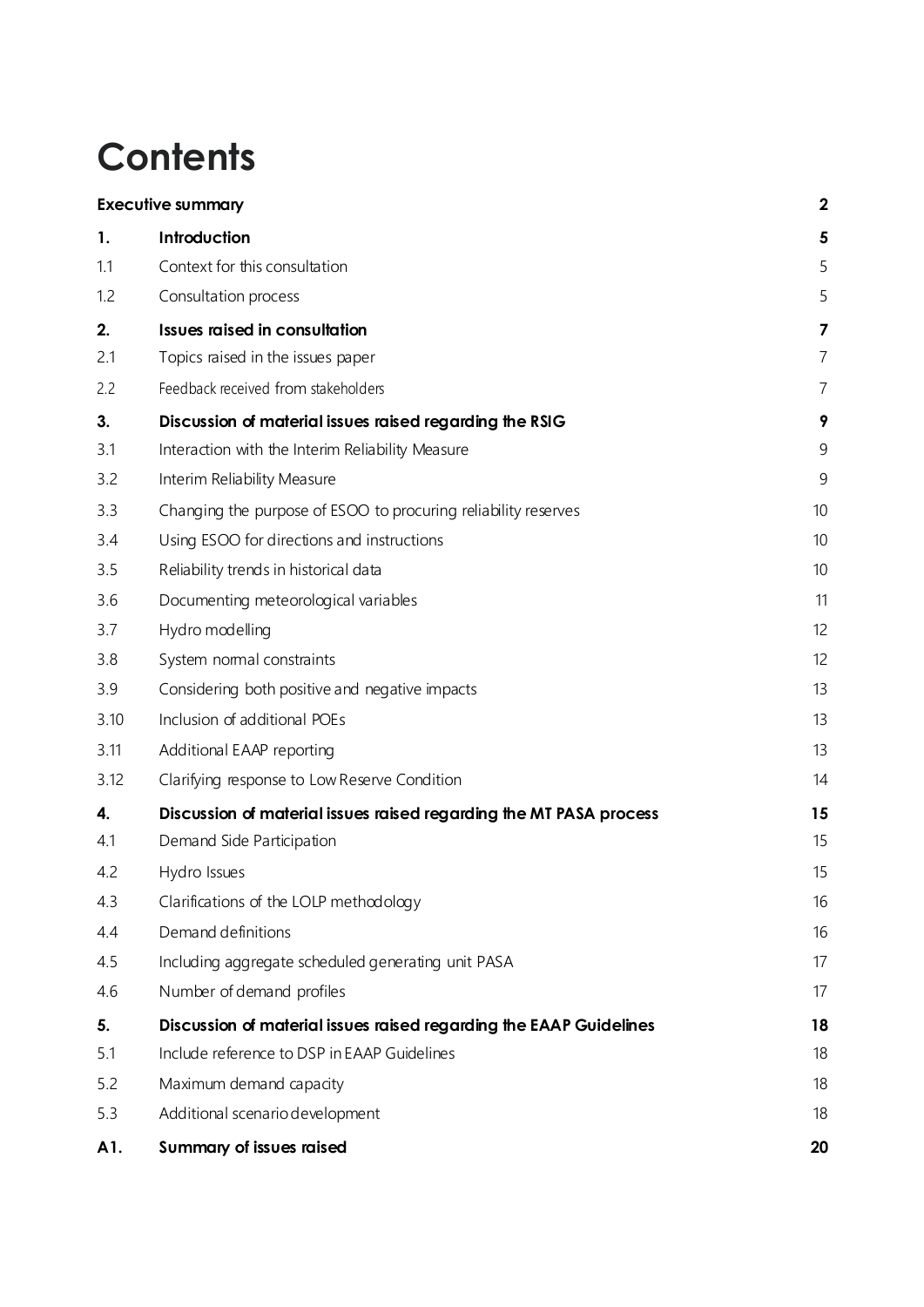## **Tables**

| Table 1 | Indicative timeline for consultation      | 6  |
|---------|-------------------------------------------|----|
| Table 2 | Submissions on RSIG a mend ments          | 20 |
| Table 3 | Submissions to MT PASA process amendments | 22 |
| Table 4 | Submissions to EAAP quidelines amendments | 24 |
| Table 5 | Other issues raised                       | 25 |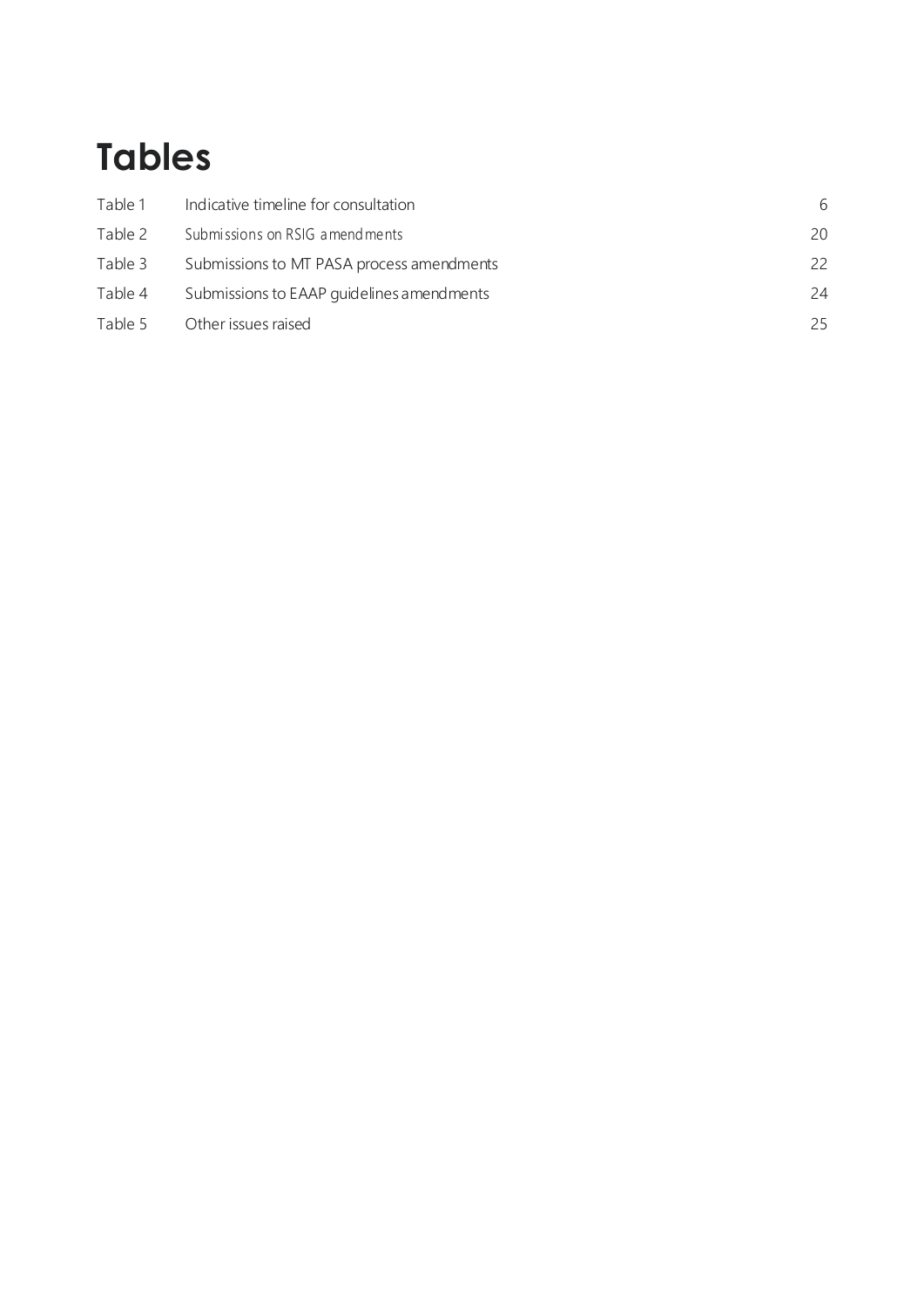# <span id="page-4-0"></span>**1. Introduction**

## <span id="page-4-1"></span>1.1 Context for this consultation

AEMO's 'Enhancement to the Reliability and Emergency Reserve Trader' procedure changes were effective 26 March 2020<sup>3</sup> and allow the Electricity Statement of Opportunities (ESOO) to inform RERT contracts.

In May 2020, the Energy Security Board (ESB) released a draft version of the Interim Reliability Measure rule. Part of this rule requires AEMO to update the RSIG to take into account the amendments, noting that AEMO is not required to comply with Rules consultation procedures in relation to these amendments. AEMO has proposed amendments to the RSIG that reflect the detail provided in the draft rule. Any changes to the RSIG related to the Interim Reliability Measure would apply from the time that rule commenced. A final rule determination of the National Electricity Amendment (Improving transparency and extended duration of MT PASA) Rule 2020 No. 1 was made on 20 February 2020<sup>4</sup>. According to the original rule change submission, the changes were designed to:

- Improve transparency of the MT PASA process, reduce asymmetry of generation availability information in the market, and extend the period generation availability is published from two to three years, and
- Better inform the market at a granular level on projected assessments of reliability and generation availability, enabling participants to make more effective and efficient decisions in how they interact with the market.

AEMO's Issues Paper detailed the impact of the RERT enhancements and the MT PASA changes on the RSIG, MT PASA Process description, EAAP Guidelines and AEMO Spot Market Operations Timetable. Additionally, AEMO made various improvements to the underlying processes, including ongoing efforts to ensure consistent methodologies and assumptions are applied.

This Draft Determination responds to submissions received on the above changes.

## <span id="page-4-2"></span>1.2 Consultation process

As outlined above, this consultation is being conducted in accordance with rule 8.9 of the NER.

On 25 May 2020, AEMO initiated the first stage of the consultation with the publication of its RSIG, MT PASA Process Description, and EAAP Guidelines Issues Paper, which explained how AEMO have amended these documents.

Through this consultation, AEMO is seeking feedback on the amendments to inform any changes to be applied in 2020 and beyond.

AEMO's indicative timeline for the consultation is outlined below. Dates may be adjusted depending on the number and complexity of issues raised in submissions and the outcomes of any meetings with stakeholders.

<sup>&</sup>lt;sup>3</sup> Se[e https://www.aemo.com.au/consultations/current-and-closed-consultations/enhancements-to-rert-rule-change-update-to-procedures](https://www.aemo.com.au/consultations/current-and-closed-consultations/enhancements-to-rert-rule-change-update-to-procedures).

<sup>4</sup> Se[e https://www.aemc.gov.au/rule-changes/improving-transparency-and-extending-duration-mt-pasa](https://www.aemc.gov.au/rule-changes/improving-transparency-and-extending-duration-mt-pasa).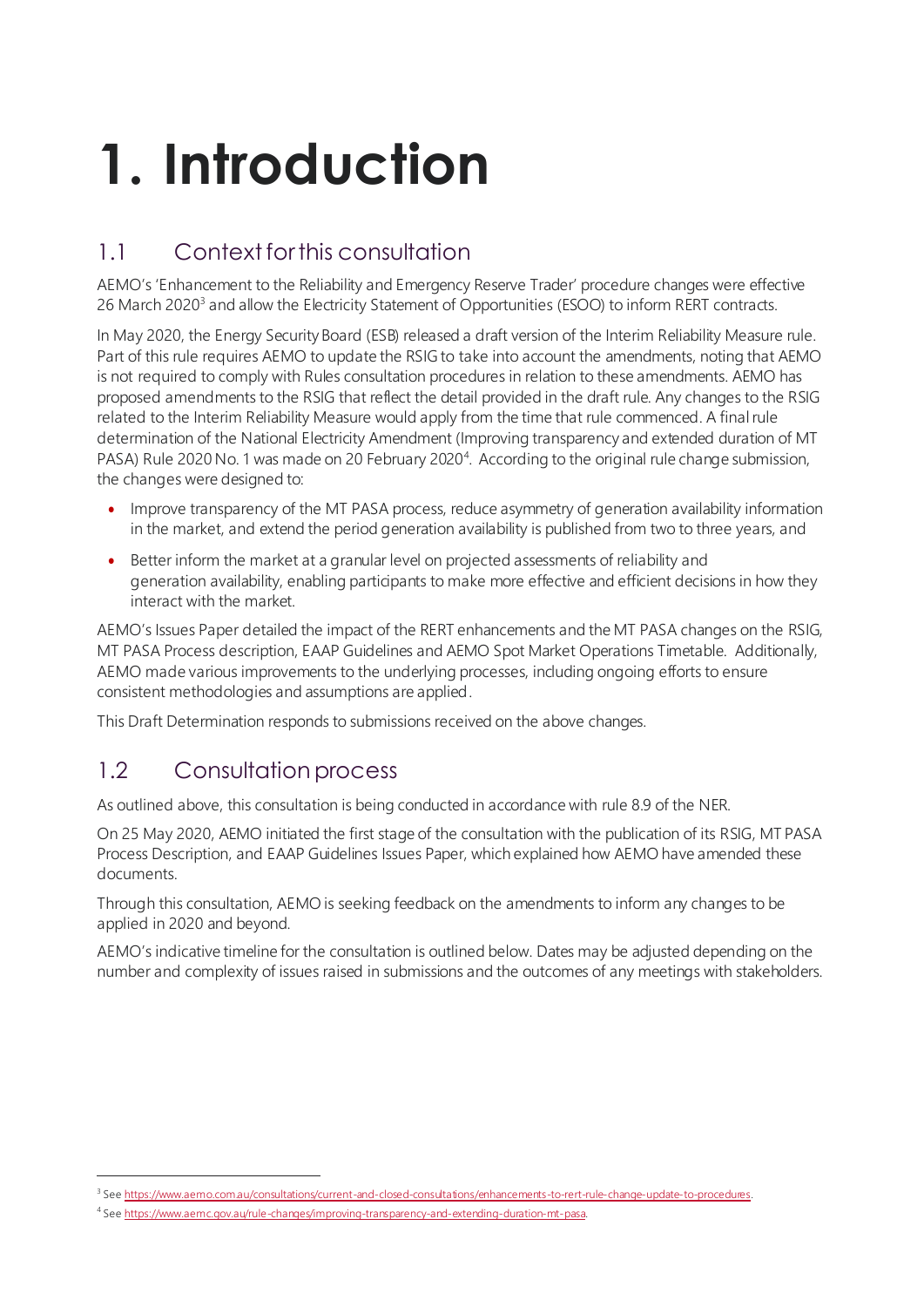#### <span id="page-5-0"></span>**Table 1 Indicative timeline for consultation**

| <b>Deliverable</b>                            | Indicative date |
|-----------------------------------------------|-----------------|
| RSIG, EAAP and MT PASA issues paper published | Completed       |
| Submissions to issues paper due               | Completed       |
| Draft determination published                 | 14 August 2020  |
| Submissions to draft determination due        | 28 August 2020  |
| Final determination published                 | 31 August 2020  |

The publication of this Draft Determination marks the commencement of the second stage of consultation. Development of this document was somewhat delayed due to the original submissions remaining open for a longer period, and fully addressing the large number of points raised throughout the informal and formal feedback.

In May 2020, AEMO published the market bodies regulatory prioritisation advice that proposed December 2020 as the start date of MT PASA changes, due to Covid-19 resource priorities and alignment with AEMO's internal technology upgrade.

AEMO will release an interim solution for one of these changes on or after 20 August 2020, this change being to publish generation availability of individual scheduled generating units. The published generation availability horizon for this interim solution is two years. A full solution for publishing generation availability of individual scheduled generating units, and remaining changes yet to be implemented, will be released by the proposed alternative go-live date of December 2020.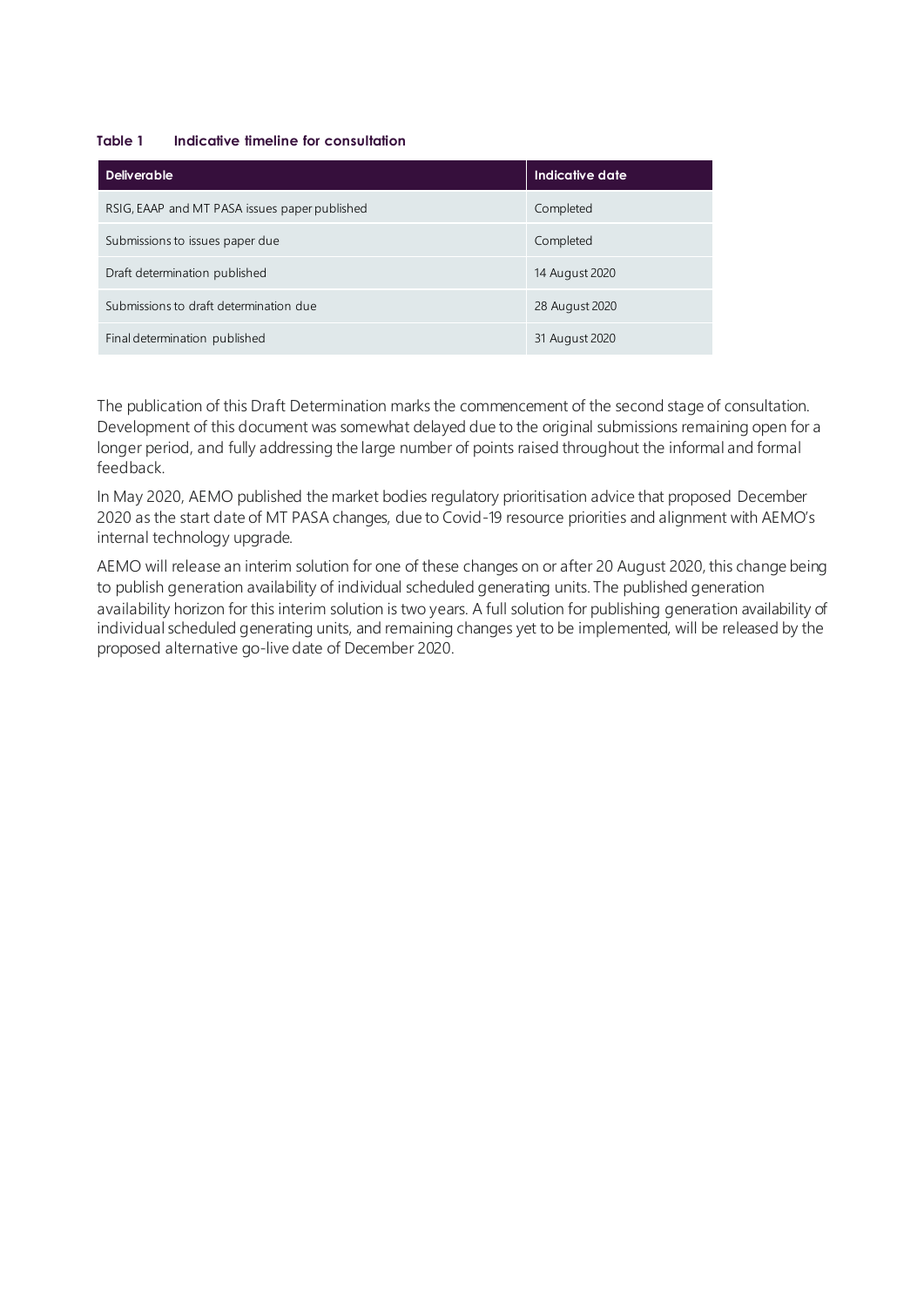# <span id="page-6-0"></span>**2. Issues raised in consultation**

## <span id="page-6-1"></span>2.1 Topicsraised in the issues paper

AEMO's RSIG, MT PASA Process Description, and EAAP Guidelines Issues Paper asked stakeholders about the appropriateness of the amendments to the RSIG, EAAP Guidelines and MT PASA process.

The box below outlines the amendments.

#### **Consultation outline**

- The amendments to the RSIG are minor in nature and are primarily to align the RSIG with other guidelines and procedures such as the most recent Reliability and Emergency Reserve Trader Guidelines and to reflect the changes in the proposed Interim Reliability Measure draft rule. The other changes to the document align the RSIG with current procedures and methodologies.
- The updates to the MT PASA Process Description are predominantly to align with the MT PASA rule change. Other amendments are provided to clarify existing processes and published data. The document also outlines an amended approach to the calculation of daily peak demands as required in clause 3.7.2(f). The MT PASA methodology changes focus on the calculations of daily maximum demands, and adjustments used to weight the unserved energy (USE) outcomes from the 10% and 50% probability of exceedance (POE) simulations. Regarding the MT PASA inputs, generators are required to provide daily MW capacity for the next 36 months, updated from 24 months. MT PASA outputs are adjusted to reflect the rule change.
- The amendments to the EAAP Guidelines are more minor in scope with changes to reflect current processes, additional clarifications and minor corrections such as updating the name of input data sources.

## <span id="page-6-2"></span>2.2 Feedback received from stakeholders

AEMO received written submissions from ERM Power, Energy Users Association of Australia (EUAA) and Major Energy Users (MEU). The EUAA and MEU both referenced ERM Power's comprehensive submission, indicating their support for it. AEMO would like to thank these stakeholders for their feedback.

Additionally, AEMO consulted with the Reliability Panel as it is required to do for the RSIG.

Stakeholder submissions are summarised in Appendix A1.

Key issues raised by stakeholders are summarised under the following headings:

- RSIG:
	- Changing the purpose of the ESOO to procuring reliability reserves.
	- Using the ESOO for directions and instructions.
	- Reliability trends in historical data.
	- Documenting meteorological variables.
	- Hydro modelling.
	- System normal constraints.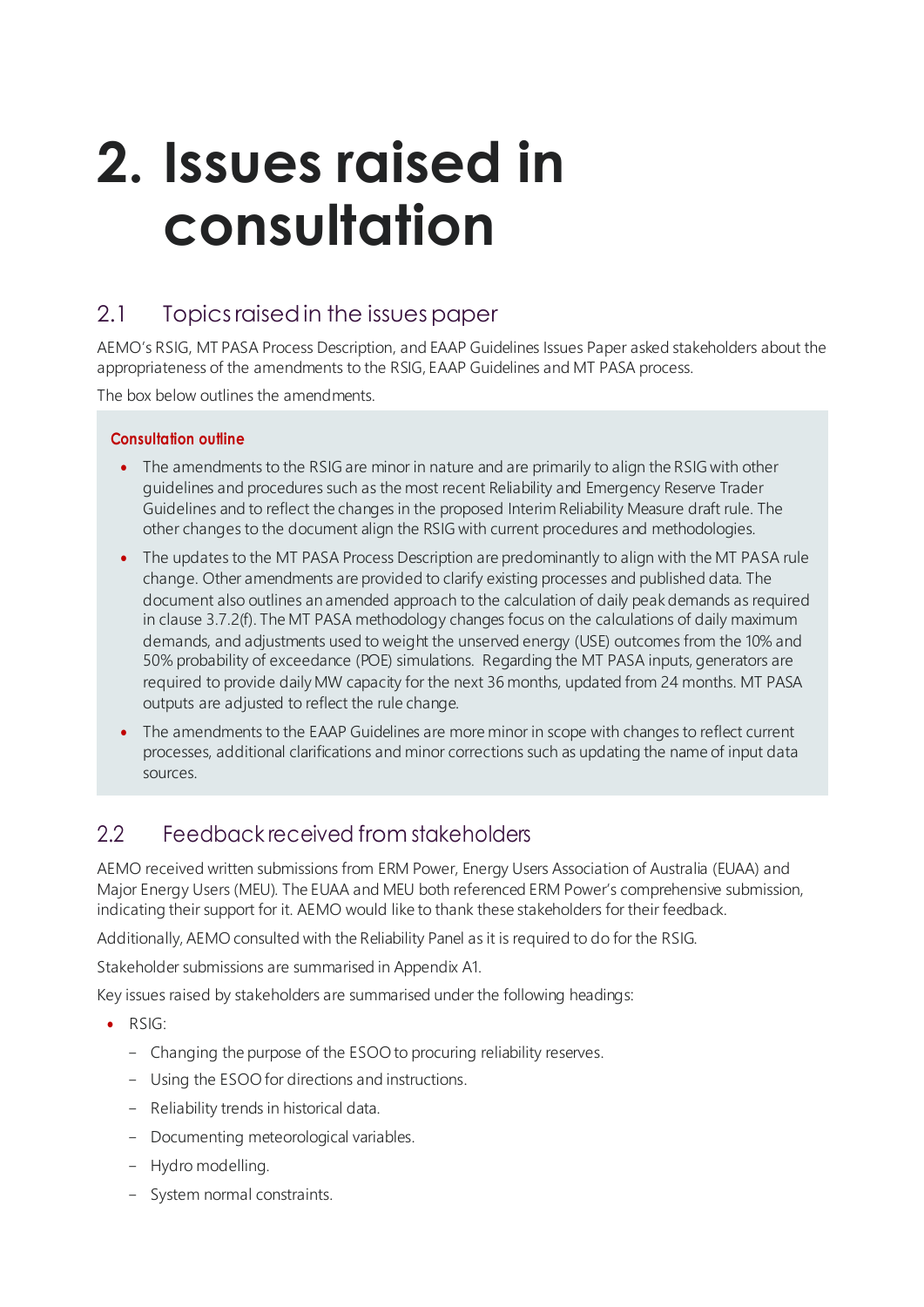- Considering both positive and negative impacts.
- Inclusion of additional POEs.
- Additional EAAP Reporting.
- Low Reserve Condition (LRC).
- Resulting increased costs of Interim Reliability Measure.
- MT PASA process:
	- Demand side participation (DSP).
	- Hydro issues.
	- Clarifications of the loss of load probability (LOLP) methodology.
	- Demand definitions.
	- Including aggregate scheduled generating unit PASA.
	- Number of demand profiles.
- EAAP Guidelines:
	- Including reference to DSP in Guidelines.
	- Maximum demand capacity.
	- Additional scenario development.

The material issues under these categories are discussed in Chapters 3-5 of this document.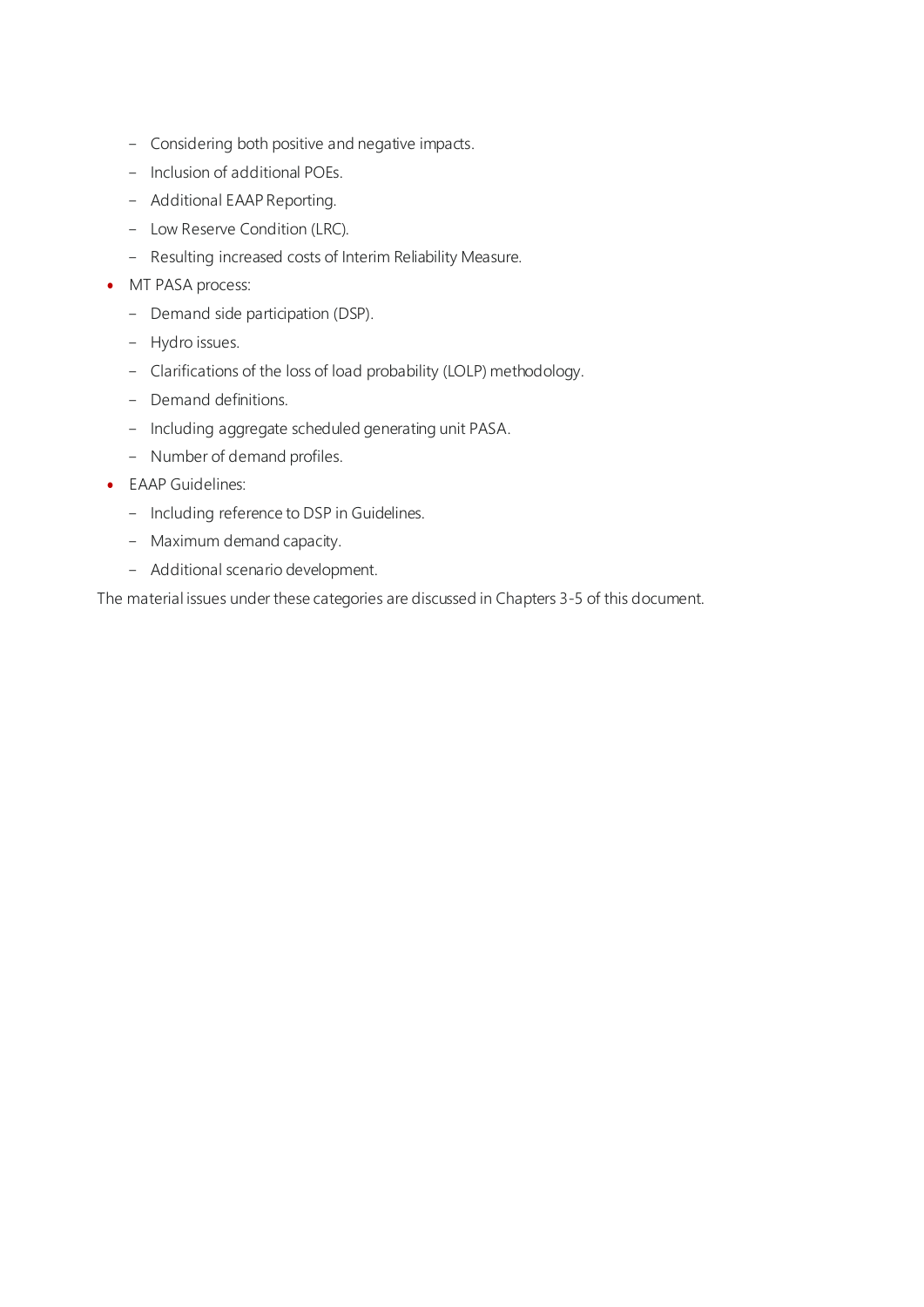## <span id="page-8-3"></span><span id="page-8-0"></span>**3. Discussion of material issues raised regarding the RSIG**

The following sections discusses the material issues raised by stakeholders along with AEMO's considerations and conclusions. Appendix A1 summarises all issues raised.

### <span id="page-8-1"></span>3.1 Interaction with the Interim Reliability Measure

#### <span id="page-8-4"></span>**Issue summary and submissions**

ERM noted its understanding that if the proposed rules to implement the Interim Reliability Measure were not made or altered, the proposed amendments to the Guidelines related to the Interim Reliability Measure would be modified or withdrawn.

ERM also noted that:

*The proposed Interim Reliability Measure has an expiry date of 31 March 2025 and that the last date AEMO can enter into a 3-year contract for Interim Reliability Reserve will be 2022 for the 2024/25 summer. For clarity, we believe these details should also be included in section 1.5 of the Guideline.*

#### **Assessment and conclusion**

AEMO agrees that the proposed amendments to the Guidelines related to the interim reliability measure are based on the draft rule in its current form. The final guidelines published in this consultation will reflect any changes or amendments to the rule when finalised. AEMO has amended the guidelines to clearly delineate those amendments that relate to the interim reliability measure and to state that the amendments related to the interim reliability measure apply from the date the National Electricity Amendment (Interim Reliability Measure) Rule 2020 commences.

### <span id="page-8-2"></span>3.2 Interim Reliability Measure

#### **Issue summary and submissions**

MEU noted its concern that the proposed Interim Reliability Measures and/or reducing the trigger point impose unnecessary costs on consumers when "*The reliability they see at their connection points is sufficient for their nee*ds".

#### **Assessment and conclusion**

AEMO notes that the MEU has already made its submission to the ESB on this matter, and it is not the subject of this consultation. The changes proposed to the RSIG are those required if the rule change is implemented.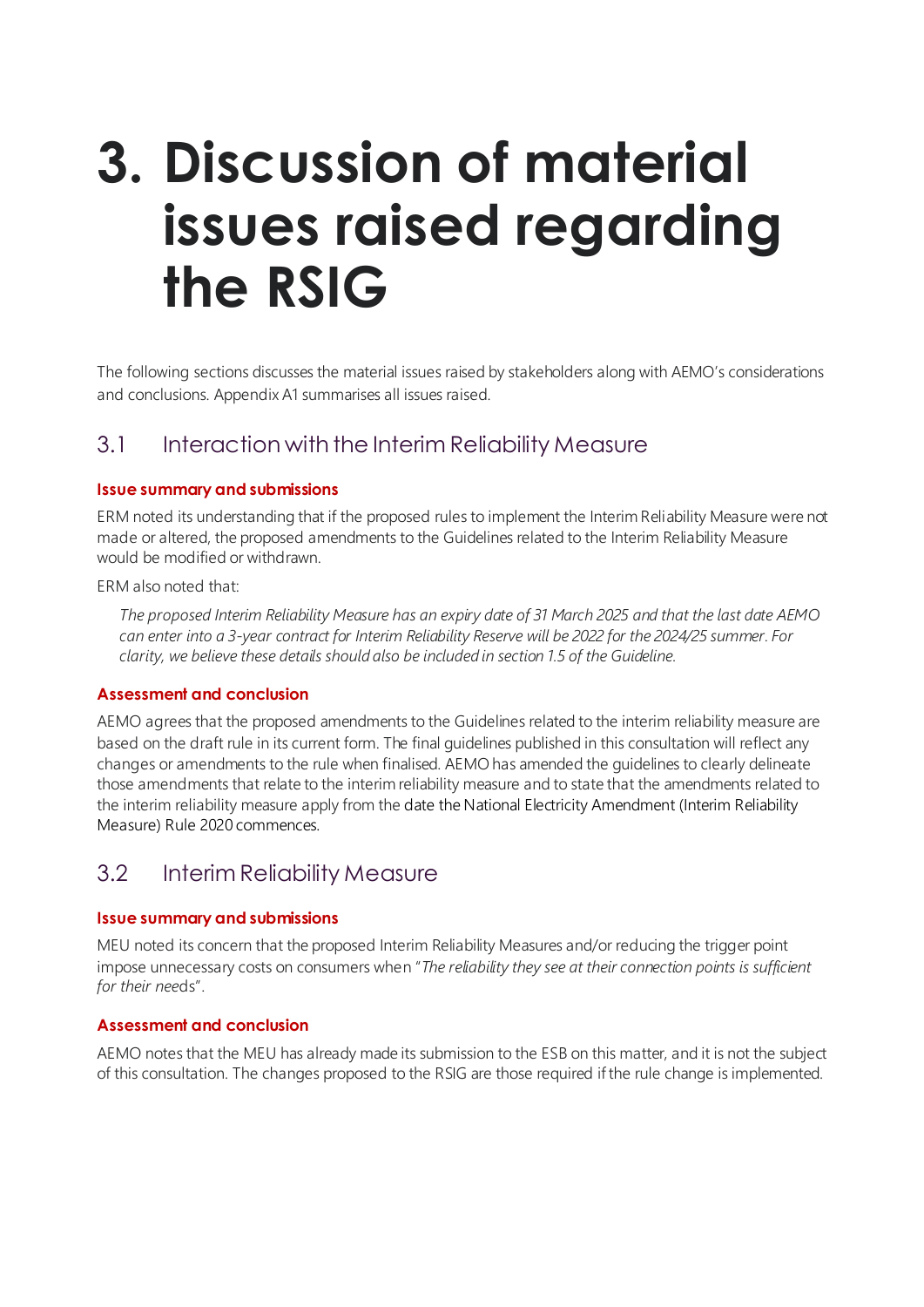## <span id="page-9-3"></span><span id="page-9-0"></span>3.3 Changing the purpose of ESOO to procuring reliability reserves

#### **Issue summary and submissions**

<span id="page-9-4"></span>ERM Power interpreted the RSIG amendments to be AEMO changing the purpose of the ESOO from 'inform the National Electricity Market of potential reliability issues in the future and request a retailer reliability obligation (RRO) reliability instrument if required' to 'AEMO may procure interim reliability reserves'. The submission included:

*The proposed amendments to the RSIG seek to activate market interventions not defined within the RRO and could be potentially based on out of date information.* 

ERM Power believes that decisions to procure or activate RERT (as opposed to interim reliability reserves) and issue a clause 4.8.9 instruction or direction should remain subject to a breach of the reliability standard as identified in the MT PASA, EAAP or Short Term (ST) PASA. ERM Power supports the inclusion of the currently deleted words in the amended Guideline, that being "Interim Reliability Reserves" as the appropriate Second Action.

#### **Assessment and conclusion**

AEMO disagrees with ERM Power's interpretation of the RSIG amendments. AEMO is not seeking to replace the purpose of the ESOO. The amendments to the RSIG add to the roles the ESOO already performs in that the USE forecasts are used as an input to the procurement of RERT. AEMO has previously responded to a similar argument from ERM Power in the Enhancements to the RERT consultation which detailed AEMO's reasons for using the ESOO in addition to other tools such as MT PASA and EAAP in the procurement of RERT<sup>5</sup>.

### <span id="page-9-5"></span><span id="page-9-1"></span>3.4 Using ESOO for directions and instructions

#### **Issue summary and submissions**

AEMO received submissions that did not support AEMO's proposal to issue Clause 4.8.9 directions or instructions from the ESOO due to its infrequent publication updates.

MEU submitted:

*In the time between ESOOs, significant change might have occurred in the wholesale market. Use other forecasting processes (e.g.; MTPASA, EAAP and STPASA) that would provide a more up-to-date assessment and/or more detail for action to deliver wholesale market reliability to meet the Reliability Standard.*

#### **Assessment and conclusion**

AEMO understands the concerns raised by the MEU submission. As a result, AEMO has amended the Guidelines such that the secondary action of a 4.8.9 instruction, RERT or direction is shared across all four processes, and added an additional point that AEMO will consider the most up to date relevant information when considering whether to take a secondary action.

## <span id="page-9-2"></span>3.5 Reliability trends in historical data

#### **Issue summary and submissions**

ERM Power noted the potential for different treatment between improving and deteriorating generator reliability implied by AEMO's proposed amendment:

<sup>&</sup>lt;sup>5</sup> See section 4.1.[2: https://aemo.com.au/-/media/files/stakeholder\\_consultation/consultations/nem-consultations/2019/enhancements-to-rert-rule](https://aemo.com.au/-/media/files/stakeholder_consultation/consultations/nem-consultations/2019/enhancements-to-rert-rule-change/second-stage/draft-decision-and-notice-of-second-round-of-consultation.pdf?la=en&hash=9F5D481F8790FA375E086901F2C38223)[change/second-stage/draft-decision-and-notice-of-second-round-of-consultation.pdf?la=en&hash=9F5D481F8790FA375E086901F2C38223](https://aemo.com.au/-/media/files/stakeholder_consultation/consultations/nem-consultations/2019/enhancements-to-rert-rule-change/second-stage/draft-decision-and-notice-of-second-round-of-consultation.pdf?la=en&hash=9F5D481F8790FA375E086901F2C38223).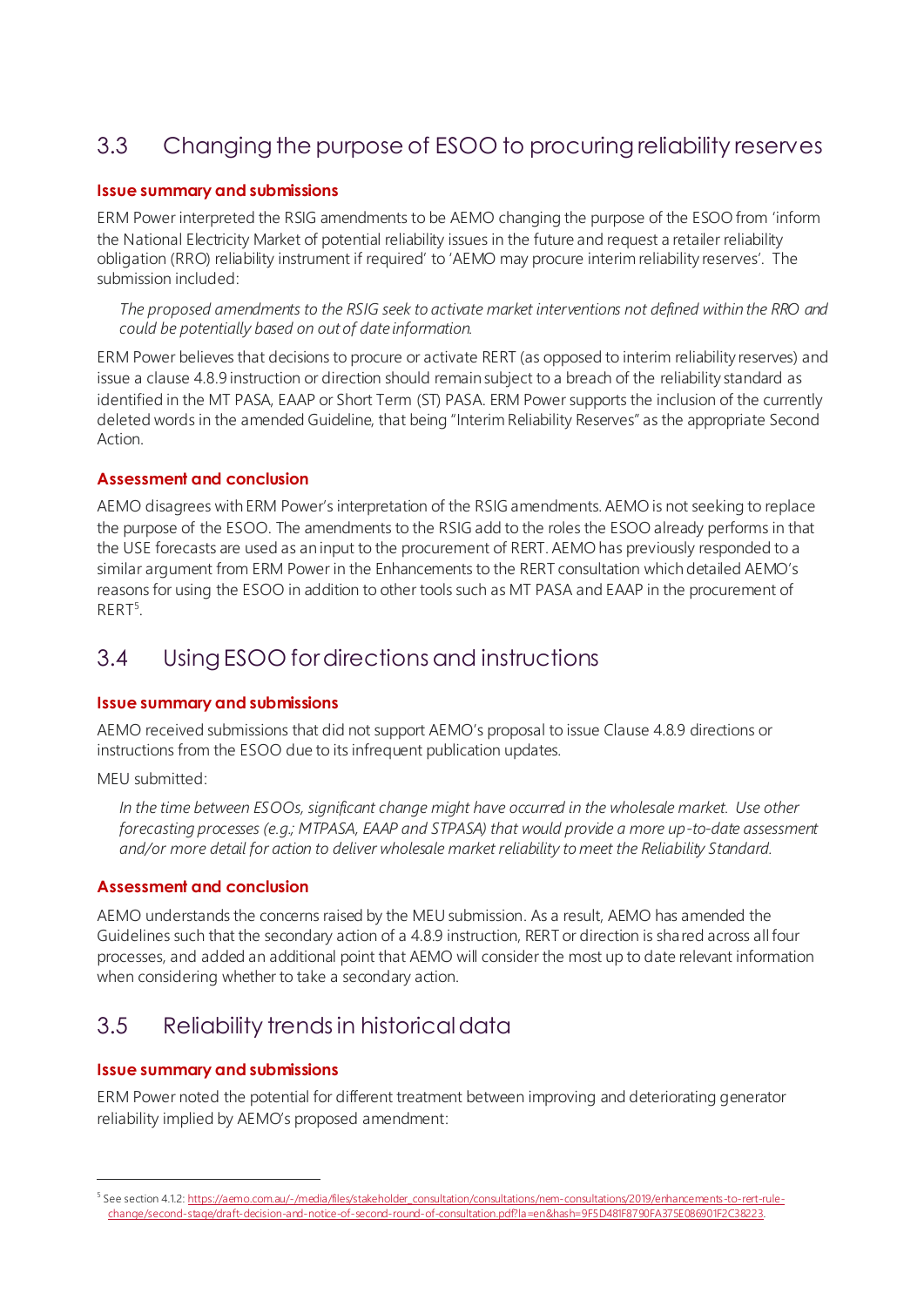*The historical information may not be considered suitable in instances where a deteriorating or improving trend in reliability is evident in the historical data and there are reasonable grounds to indicate that this trend may continue.* 

ERM Power was also concerned by a perceived willingness by AEMO to further insert modelling bias in the form of the proposed provision "AEMO may further validate these assumptions through consultant peer review". ERM Power recommended this sentence be excluded from the Guidelines, as it implied that when AEMO does not agree with requested information, it engages additional consultants to amend the information provided by the registered participant. ERM Power's secondary recommendation (if the first was not accepted) was that an additional amendment is made to ensure the modelling inputs satisfy best practice:

*AEMO should fully document the reasons for this and undertake stakeholder consultation prior to implementing this substitution*.

#### <span id="page-10-1"></span>**Assessment and conclusion**

AEMO agrees that its proposed change regarding historical information inadvertently implied an imbalanced treatment of generator reliability, and agrees with ERM Power's suggested wording to include the 'or improving' and 'reasonable grounds' in the sentence.

AEMO may engage consultants because it:

- Needs expert judgement to assess whether the evidence provided by participants supports the proposed rate, and/or
- Finds participants are unable to provide their own forward-looking assessment of forced outage rates, and/or
- Seeks to cost effectively supplement its own team when needed.

It is inappropriate for AEMO to consult with participants on each decision to engage consultants, as this would increase delivery timeframes and add further cost. Furthermore, such consultation with participants would be ineffective given the need to maintain strict confidentiality of participant information.

AEMO believes ERM Power's proposed amendment is redundant, as all work undertaken as part of the ESOO must satisfy the interim/final Forecasting Best Practice Guidelines.

### <span id="page-10-0"></span>3.6 Documenting meteorological variables

#### **Issue summary and submissions**

ERM Power suggested documenting the reasons for AEMO's decision to depart from historical profiles for intermittent generation profiles when the reasons are based on meteorological variables. It suggested amending the guidelines with:

*Where AEMO determines that historical intermittent generator profiles are to be substituted by profiles based on meteorological variables, AEMO will fully document the reasons for this and the level of expected improvement.*

#### **Assessment and conclusion**

AEMO replaces historical traces for intermittent generation with traces derived from meteorological variables using power curves for many reasons. Historical traces are often missing entirely for new facilities, or compromised for existing facilities, due to commissioning hold points, asset failures, network constraints or market responsive behaviour. Missing data and compromised traces are too numerous for exhaustive reporting. Doing so would incur costs disproportionate with the benefit.

AEMO does not believe the RSIG to be an exhaustive list of all assumptions used in implementing the reliability standard. As with other processes, AEMO will continue to document methodologies and assumptions which it considers material and valuable.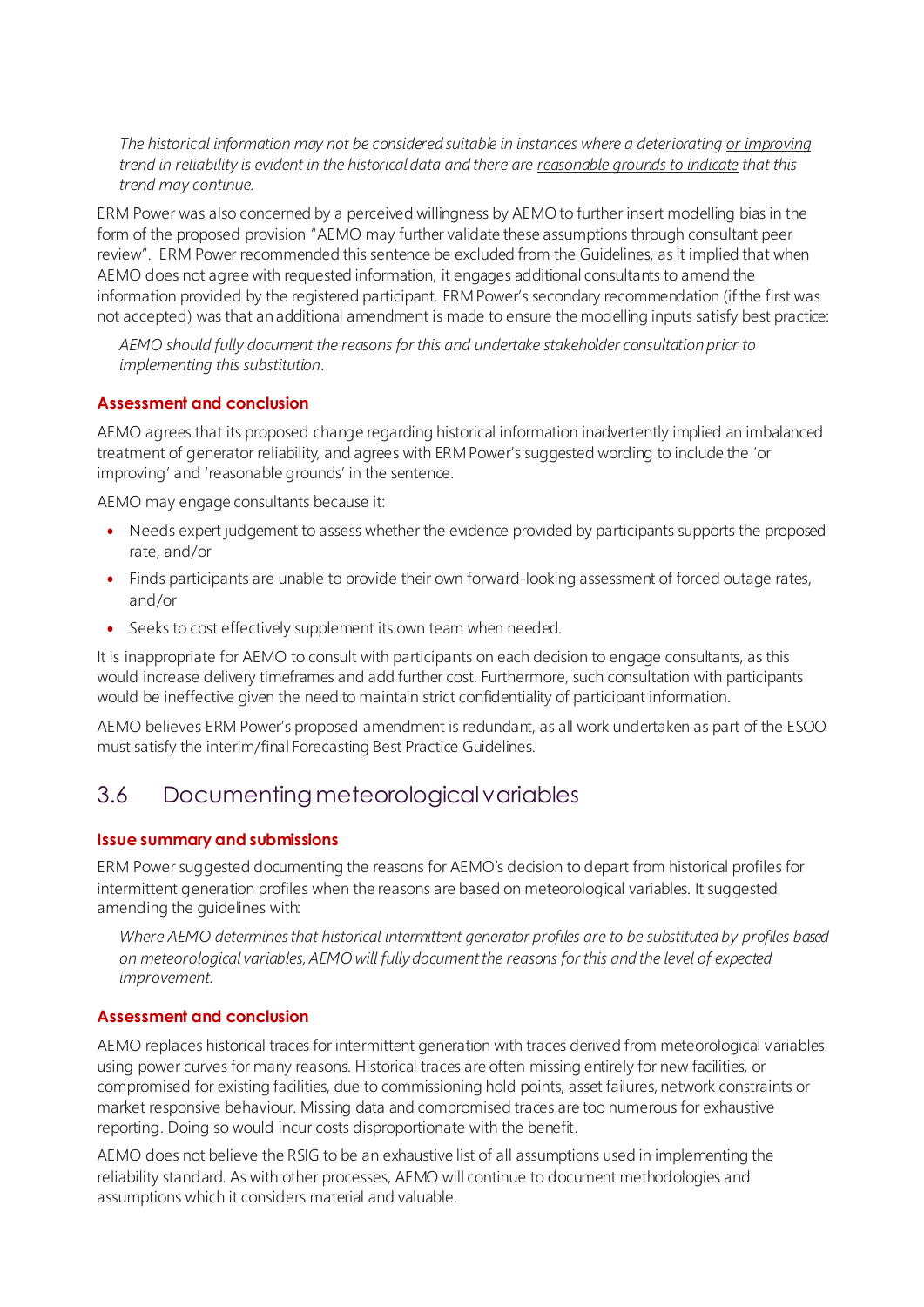## <span id="page-11-2"></span><span id="page-11-0"></span>3.7 Hydro modelling

#### **Issue summary and submissions**

ERM Power's submission included:

*We question this input assumption to the ESOO as historical data for hydro plant storages indicates that storage levels will fluctuate between months and years with storages not aligning around a reference starting point on either a monthly or yearly basis. Please refer to Attachment 1. Requiring hydro storage levels to return to a designated reference starting point on a monthly or yearly basis for the ESOO modelling could result in outcomes where USE is forecast which would not occur in practice, as registered participants would allow storage levels to fluctuate based on prevailing energy market prices and the calculated opportunity cost of water.*

The submission also stated:

*It is also unclear from the RSIG and the ESOO Methodology Document how the ESOO reliability forecast calculation includes the use of pumped storage hydro to supplement natural water inflows. It is also unclear that the calculation methodology allows for all hydro plant to be at rated capacity whenever USE is forecast. We believe these points should be made clearer in both the RSIG and the ESOO Methodology Document.* 

#### <span id="page-11-3"></span>**Assessment and conclusion**

AEMO wishes to clarify that although the inflows to hydro storages are based on a monthly input, there is no reliability modelling requirement to return to the starting point at a monthly interval. AEMO has amended Table 4 in the RSIG to clarify that the optimisation of hydro storages is over an annual period. AEMO observes the same type of model outcomes as noted by ERM Power where the level of energy in storage varies over the year, often with significant differences between seasons.

All storage modelling considers the use of pumped loads, both in isolated systems (such as Shoalhaven or Wivenhoe) and where the pump is used to supplement natural inflows (for example, Lower Tumut).

In all modelling of hydro schemes, AEMO's forecasts are based on "perfect foresight", such that where possible, water is used at the optimal time. Although there is no explicit assumption that hydro will always be at rated capacity, in almost all circumstances, water would be available in the modelling to minimise the level of USE. An example of water unavailability is a pumped hydro scheme with limited head storage; for example, if a storage could only provide four hours of generation at maximum capacity, but a load shedding period extended for six hours.

AEMO does not consider the RSIG requires amendments to reflect these modelling details, but will seek to provide greater clarity in the upcoming release of the ESOO methodology document.

## <span id="page-11-1"></span>3.8 System normal constraints

#### **Issue summary and submissions**

ERM Power recommended that the RSIG be amended to indicate that the ESOO modelling uses system normal constraints only on the basis that planned network outages are not modelled, as it is assumed that they can be scheduled at times of surplus supply.

ERM Power went on to recommend that the Guidelines be amended to state that:

*Unplanned network outages of designated inter-regional transmission elements may be modelled as set out in the ESOO Methodology Document.*

#### **Assessment and conclusion**

AEMO agrees with ERM's statement regarding the exclusion of planned network outages in the ESOO and has amended the Guidelines accordingly.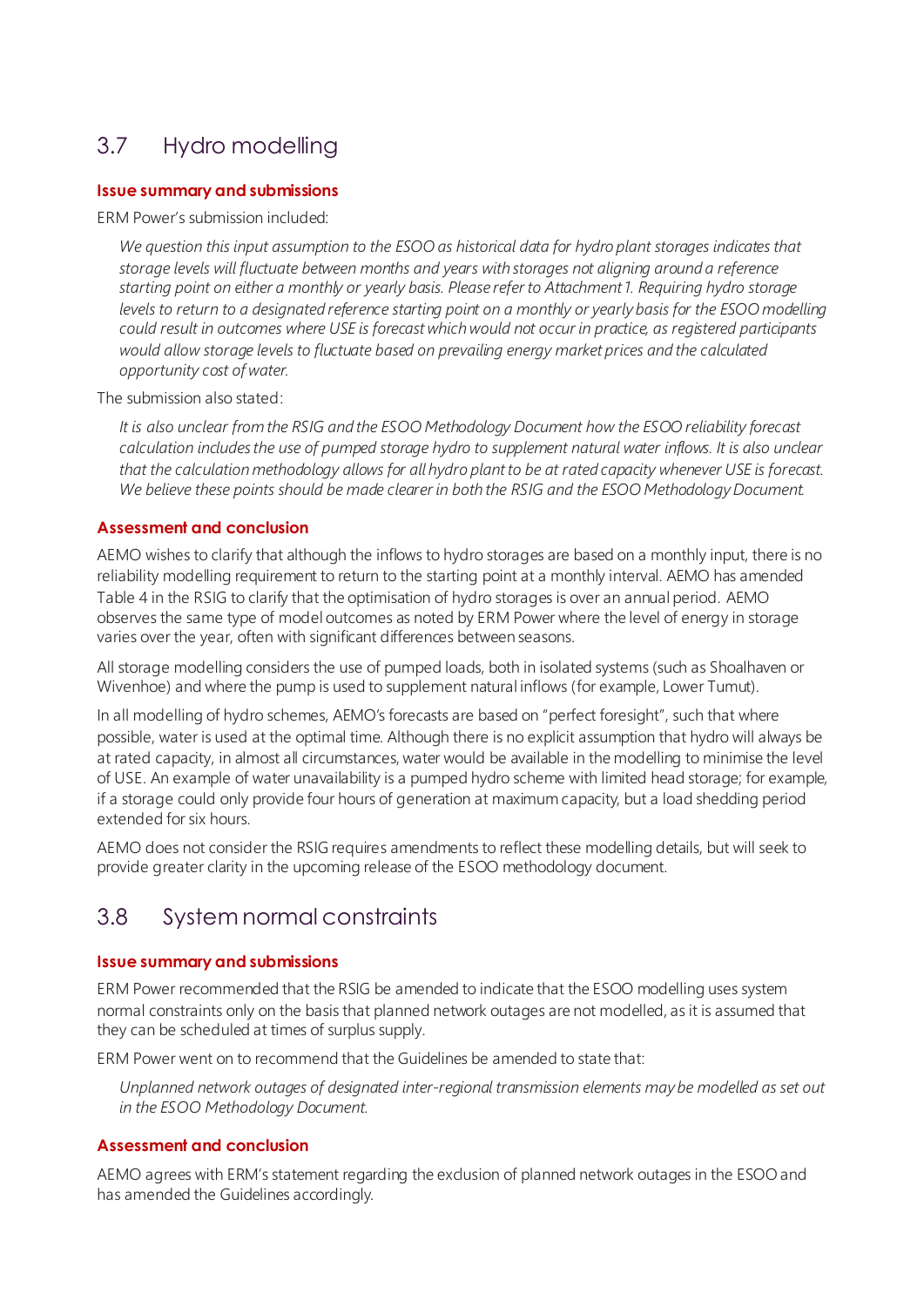<span id="page-12-4"></span><span id="page-12-3"></span>AEMO also agrees that the RSIG should specify the inclusion of inter-regional transmission elements but does not agree that this needs to refer to the ESOO Methodology document. AEMO has amended the Guidelines to describe the inclusion of outages of transmission network elements that significantly impact the ability to transfer power between regions.

## <span id="page-12-0"></span>3.9 Considering both positive and negative impacts

#### **Issue summary and submissions**

ERM Power recommended that Section 2.1.6 of the RSIG be amended to provide stakeholders confidence that the ESOO will be updated for both positive and negative material changes to the reliability forecast.

#### **Assessment and conclusion**

AEMO considers the existing wording "As per clause 3.13.3A(b), AEMO is required to update the *statement of opportunities* when information becomes available that in AEMO's opinion materially changes the *statement of opportunities*. " sufficient.

## <span id="page-12-1"></span>3.10 Inclusion of additional POEs

#### **Issue summary and submissions**

ERM Power submitted that the RSIG wording be amended to:

*At a minimum, a combination of the most probable daily peak load (50% POE) and 10% POE demand profiles are sampled probabilistically in the Monte-Carlo simulations to develop the expected USE. At AEMO's discretion and following consultation with stakeholders, more POE demand profiles (such as 90% POE) may be included, if USE outcomes are expected to be materially different from 50% POE outcomes.*

<span id="page-12-5"></span>ERM Power further recommended that for clarity in the USE calculation methodology the following amendment to the ESOO, MT PASA and EAAP be made:

*The 90% POE demand profiles are not normally modelled, as USE values are assumed to be zero*

#### **Assessment and conclusion**

AEMO has considered ERM Power's suggestion, but has opted to retain the existing wording, because:

- The 50% POE demand profiles are not the most probable daily peak load, but a profile whose maximum value will be exceeded on average every second year. Daily peak load has a special meaning in the context of MT PASA, which is different from this.
- If material, AEMO will include the contribution from the modelling of the 90% POE profile to the expected USE. The delivery timeframes associated with the ESOO make it impractical to consult on this matter.

AEMO considers that the documentation in the ESOO, EAAP and MT PASA processes already explains the typical application of a zero forecast for the 90% POE demands, but has made minor modifications of the wording for clarity, stating:

*If not explicitly modelled, the USE values included in the probability weighted calculation of expected USE arising from 90% POE demand profiles are assumed to be zero.*

## <span id="page-12-2"></span>3.11 Additional EAAP reporting

#### **Issue summary and submissions**

ERM Power recommend that the following factors in RSIG Section 2.2.7 be amended to: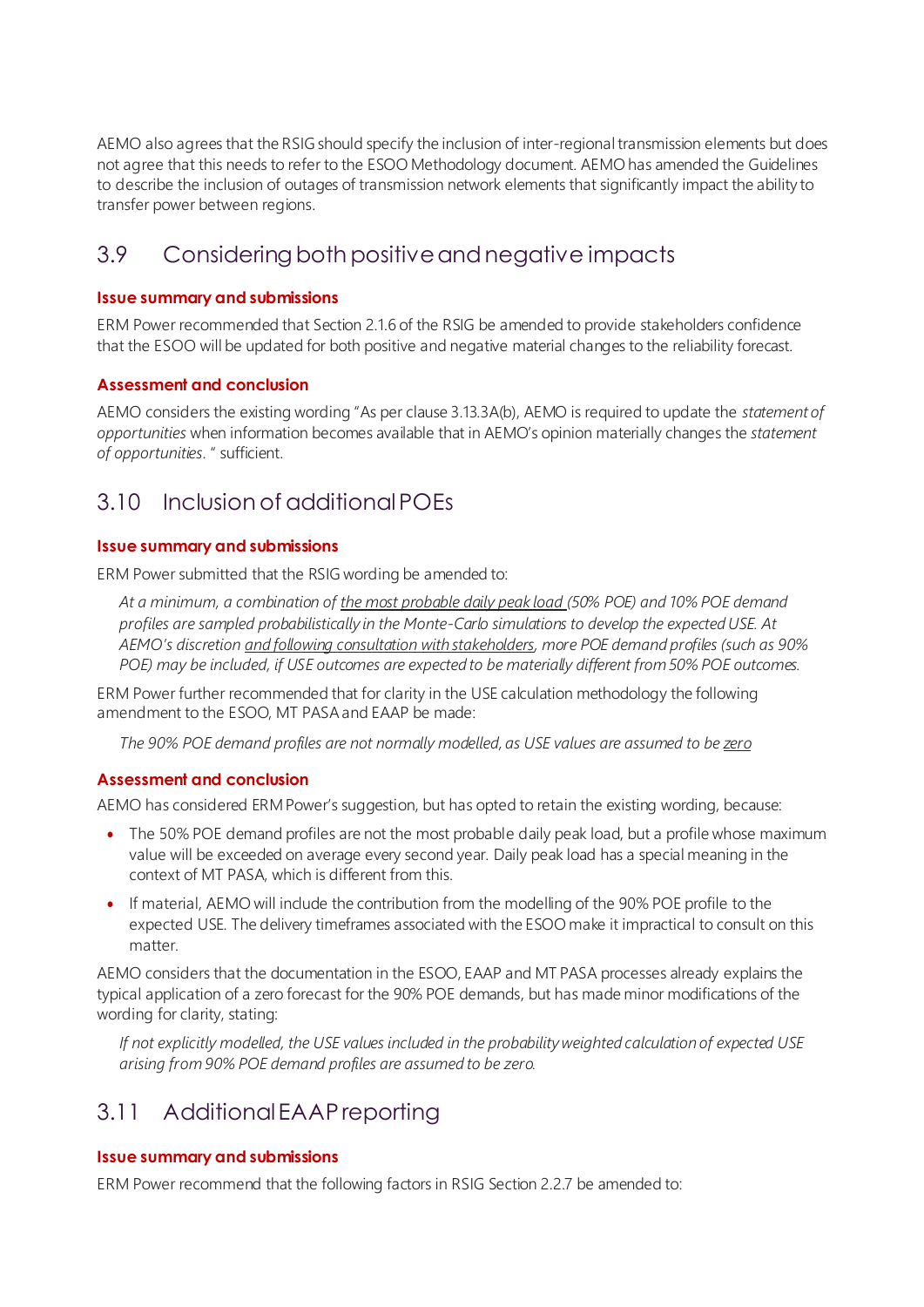- *•  A significant increase or decrease in Hydro storage levels.*
- *A major positive or negativechange in operational consumption.*
- *Any other events or emerging events that may materially impact the reliability forecastby way of energy limitations.*

<span id="page-13-1"></span>ERM Power also queried the reason for the following factor, and recommended its deletion:

*• The requirement for AEMO to exercise the RERT under rule 3.20.*

#### **Assessment and conclusion**

AEMO does not consider that the proposed addition of "a significant increase or decrease in…" is required in relation to the consideration of hydro storage levels. The Guidelines already state that hydro storage levels are a consideration in whether an update is required and this already takes into account a consideration of the impact of higher or lower storage levels.

AEMO agrees that both positive and negative changes in demand could be factors to be taken into consideration and has now added words to clarify this in the Guidelines.

AEMO does not agree with the amendment to adjust the Guidelines such that an EAAP update is based on an event that materially changes the reliability forecast, as the term *reliability forecast* has specific meaning under the NER which is inconsistent with the forecast undertaken in the EAAP.

AEMO does not consider it appropriate to remove the consideration of RERT from the factors considered when determining whether an EAAP update may be required, as EAAP analysis may help inform decisions around RERT procurement.

### <span id="page-13-0"></span>3.12 Clarifying response to Low Reserve Condition

#### **Issue summary and submissions**

ERM Power noted concern regarding separate reserve assessments being applied for MT PASA and ST PASA processes. MT PASA identifies LRC (as does the ESOO *and EAAP*) while ST PASA identifies LOR conditions based on determined capacity reserve levels.

ERM Power further noted that:

*AEMO's response to projected LRC identified in MT PASA may be to take direct action in the form of directions – for example, directing a Generator to reschedule an outage – or contracting forRERT under rule 3.20. AEMO is able to dispatch these contractedreserves to manage power system reliability and, where practicable, security noting that AEMO may not specifically contract reserves for the purpose of maintaining power system security.*

#### **Assessment and conclusion**

AEMO accepts these amendments and has amended the Guidelines.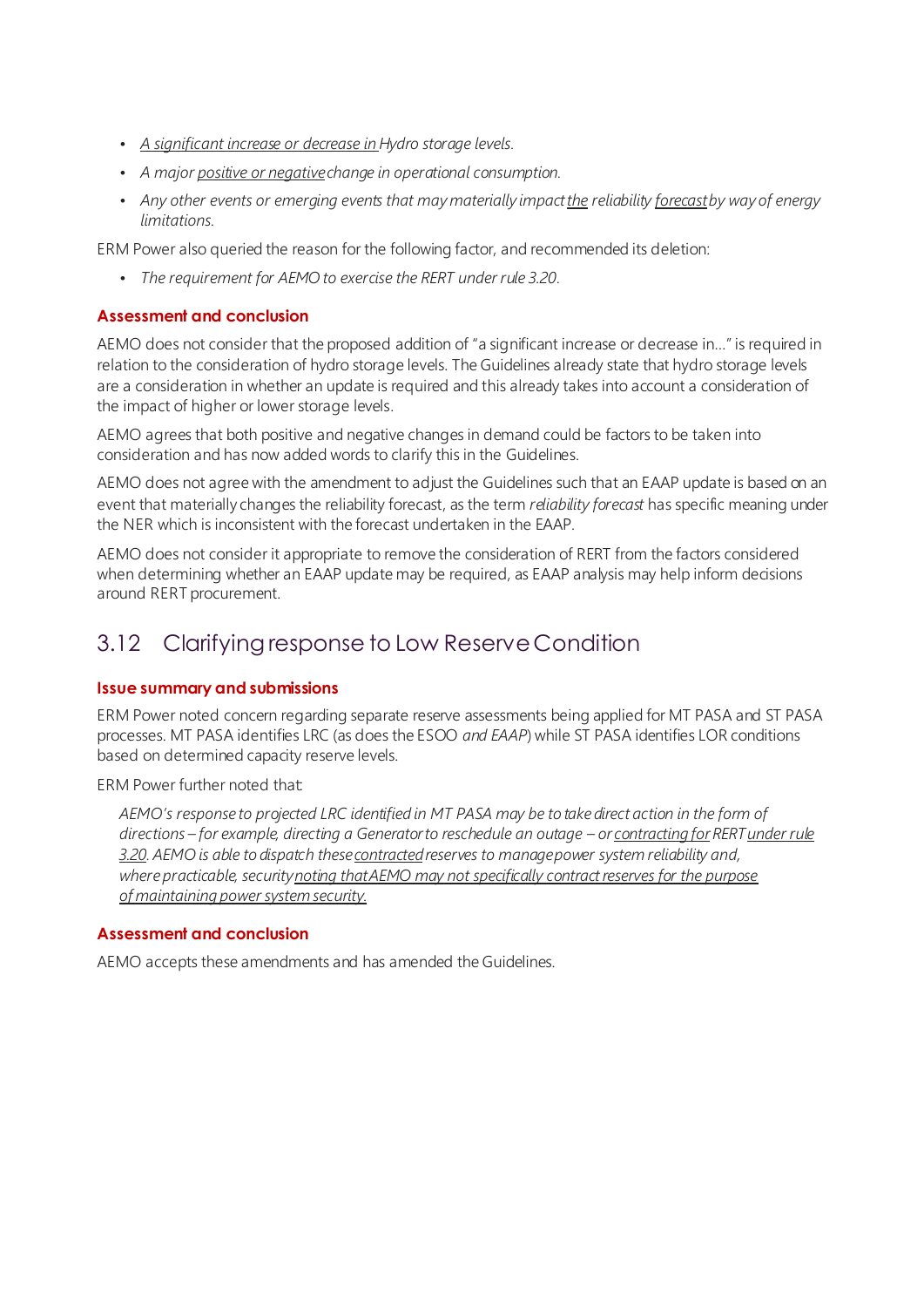## <span id="page-14-3"></span><span id="page-14-0"></span>**4. Discussion of material issues raised regarding the MT PASA process**

## <span id="page-14-4"></span><span id="page-14-1"></span>4.1 Demand Side Participation

#### **Issue summary and submissions**

ERM Power's submission queried the use of the word 'committed' in the DSP section of the process document, where AEMO states "*MT PASA uses the committed amounts of DSP*…", as this could imply that only scheduled wholesale demand response is included in MT PASA.

#### **Assessment and conclusion**

AEMO agrees simply referring to 'committed' can be misleading and has updated text to refer to 'existing and committed' instead. AEMO has furthermore updated the wording to make clear it will use its most recent DSP forecast. This updated text has been moved to the RSIG, to consolidate where DSP assumptions are described.

### <span id="page-14-2"></span>4.2 Hydro Issues

#### **Issue summary and submissions**

ERM Power stated that the requirement in modelling for hydro storages at the end of the year to be equal to or great than the storage at the start of the year should be removed and instead to be the lower limit supplied as part of the ESOO data collection process.

ERM Power also raised a number of questions related to hydro modelling, summarised below:

- Whether the setting of weekly "optimal storage targets" for hydro storages are subject to consultation with the registered participant.
- Whether the constraints on hydro generation apply to only capacity availability or include energy constraint bids.
- Whether hydro generation would be fully dispatched during a modelling period when the model recorded USE.
- Whether there was a need for optimal weekly storage targets given the weekly energy consumption targets provided in MT PASA submissions.

#### **Assessment and conclusion**

AEMO disagrees with ERM Power's assessment that the methodology is conservative. In order to model hydro generation with realistic annual generation levels and seasonal variations, AEMO's model sets "soft" targets on each hydro storage at the end of each weekly optimisation. These targets account for inflows and system conditions over the entire MT PASA modelling horizon, and therefore result in natural seasonal behaviour such as increasing water in storage in the months preceding periods where water is more valuable.

The weekly energy limits provided by some (not all) hydro generators would result in unrealistic generation levels from hydro if applied in every week of the year. Some hydro generators may not provide weekly energy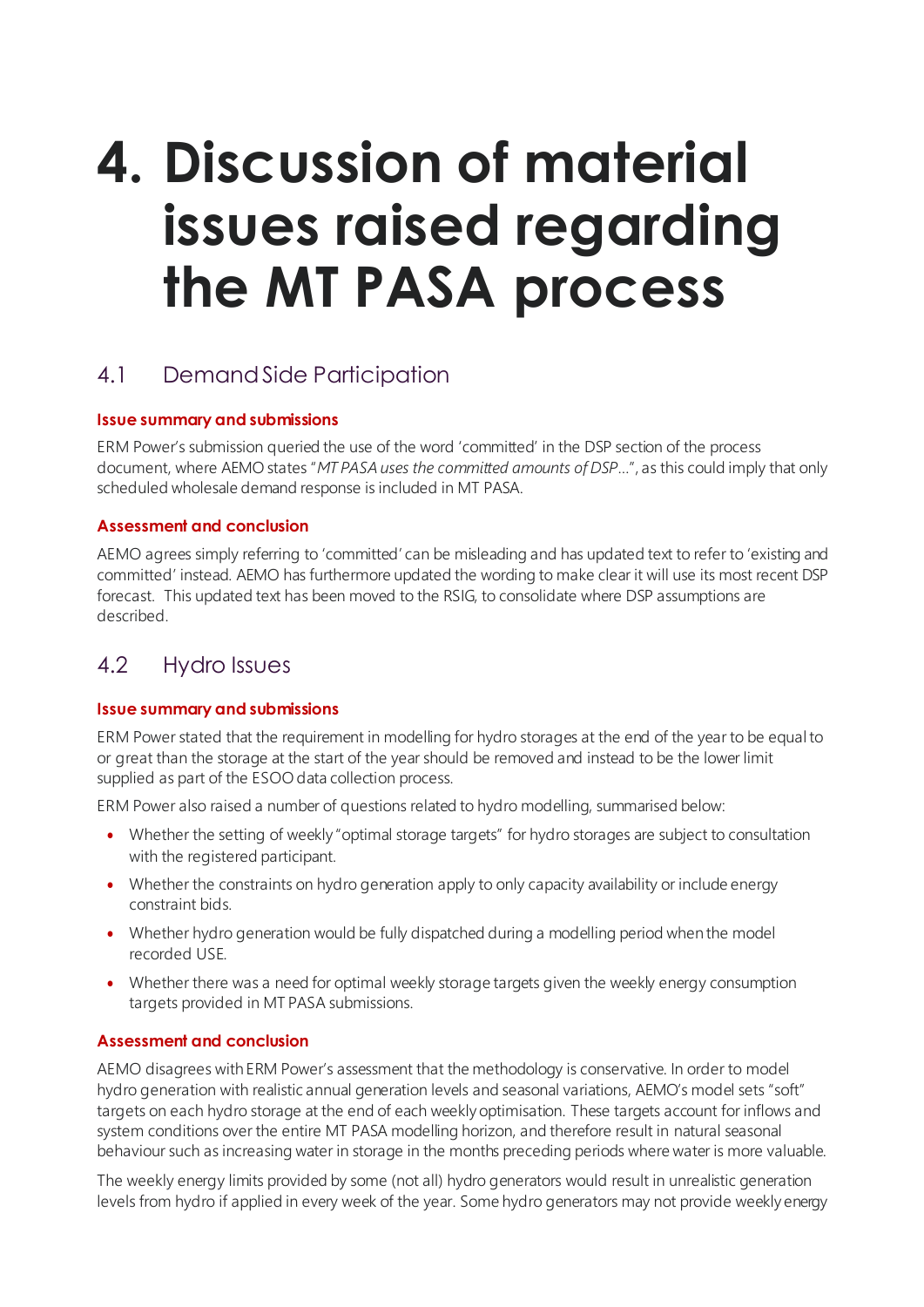<span id="page-15-2"></span>constraints as there is no limit (beyond their capacity) to their weekly generation, although this would be unmaintainable for extended periods.

The model's soft targets allow storages to finish below the target in a given week if it is valuable to do so, for example, if adhering to the soft target would increase the level of USE. Please refer to Sectio[n 3.7](#page-11-0)Error! Reference source not found. of this document for further discussion on this matter.

AEMO will clarify in the MT PASA Process Description that hydro generation is constrained according to both the PASA availability bid into MT PASA and any weekly energy constraints that are submitted.

## <span id="page-15-0"></span>4.3 Clarifications of the LOLP methodology

#### **Issue summary and submissions**

ERM raised a number of issues related to the LOLP Run, summarised below:

- That the Process document contains no definition for variable renewable energy (VRE) generation availability.
- <span id="page-15-3"></span>• That the MT PASA Process Description is not clear on the treatment of interconnector support.
- That the inclusion of VRE seems inconsistent with the definition of the LOLP daily maximum demand.

#### **Assessment and conclusion**

AEMO notes that the term VRE is defined within the Process Description as both a general term to describe generation from VRE sources and also as the demand met by semi-scheduled and a subset of non-scheduled generators. AEMO will adjust the latter definition to clarify that this is generation excluding any impact of network constraints.

As previously communicated to ERM Power, the visualisations provided to assist in interpreting LOLP results exclude interconnector flows or limits, as they add confusion to the figures given these are based on stochastic outcomes. The visualisation illustrates the key process inputs, namely the demand, scheduled capacity and contribution from VRE. Interconnector support is considered in the same way in the simulations as for all AEMO modelling, that is, interconnector flows are optimised to minimise the objective cost.

AEMO disagrees with the view that including VRE is inconsistent with the Process Description's methodology. As described in Appendix B, "Ex VRE demand" is used to build the abstract operational demand traces. The input demand remains on an operational basis, and therefore includes demand met by the VRE generation modelled in MT PASA. This is also described in the legend on the LOLP visualisation.

## <span id="page-15-1"></span>4.4 Demand definitions

#### **Issue summary and submissions**

With regards to demand traces prepared to meet the requirements of clause 3.7.2(f)(1A) in Appendix B page 31 of the Process document, AEMO indicates that:

b) "The published values are net of all non-scheduled generation based on the assumed profiles of large non-scheduled generation within each region in each reference year, whereas in the reliability run large non-scheduled generation (and associated demand) is modelled explicitly".

ERM Power queried whether the published values are scheduled demand on an as-generated basis to be met by scheduled and semi-scheduled generation.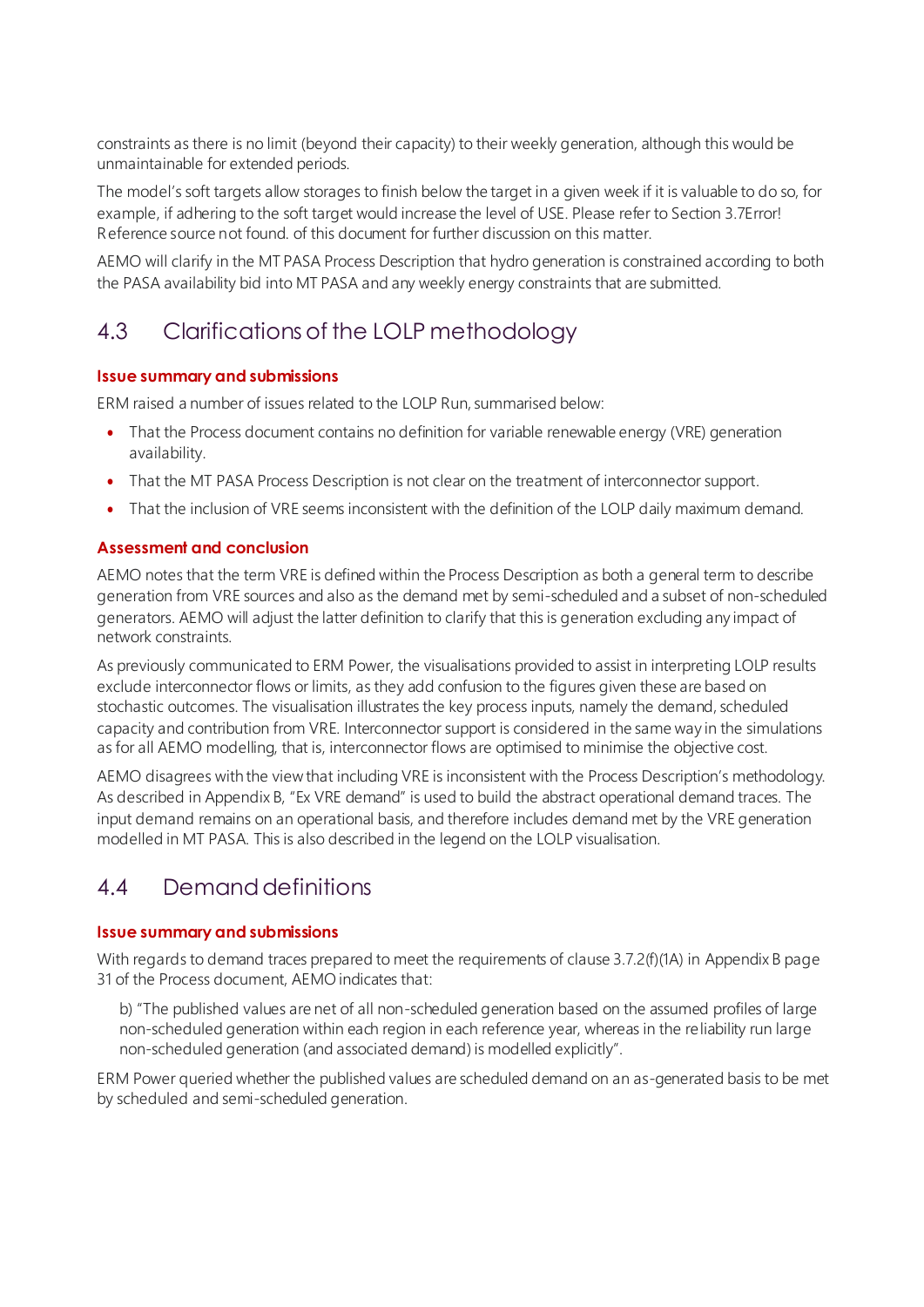#### <span id="page-16-2"></span>**Assessment and conclusion**

The demand data published does not fully match the definition of "Scheduled Demand". AEMO defines Scheduled Demand<sup>6</sup> as including load from scheduled loads, however scheduled loads are not included in the demand published in the REGION\_AVAILABILITY report.

<span id="page-16-3"></span>As the REGION\_AVAILABILITY report excludes scheduled loads, it may differ from Scheduled Demand, but only for regions which have scheduled loads which are operating at the time of daily maximum.

## <span id="page-16-0"></span>4.5 Including aggregate scheduled generating unit PASA

#### **Issue summary and submissions**

ERM Power noted AEMO's proposal to supply three additional adjusted aggregate scheduled generating unit PASA availability values for each region, and said it was unclear why the additional values had been included or the reasoning for their inclusion.

#### **Assessment and conclusion**

AEMO has previously noted during the MT PASA rule change consultation that publishing the minimum aggregate scheduled capacity across all stochastic iterations is of limited value, because this value is inherently an outlier. MT PASA models up to 2,000 stochastic simulations to capture the full distribution of capacity outcomes and does not consider the single extreme minimum to be informative.

Therefore, in the interest of improving transparency, AEMO is publishing information on the range of scheduled capacity which better reflects the impact of forced outage rates, using the same percentile methodology applied to a range of other MT PASA outputs.

### <span id="page-16-1"></span>4.6 Number of demand profiles

#### **Issue summary and submissions**

ERM Power believed there was inconsistency with the number of profiles, in that the MT PASA document said "at least ten different annual demand profiles" whereas the RSIG indicated the use of eight different historical load profiles.

#### **Assessment and conclusion**

AEMO agrees and will update the Process Description to be consistent with the RSIG in the number of historical load profiles used.

<sup>6</sup> A[t https://www.aemo.com.au/-/media/files/electricity/nem/security\\_and\\_reliability/dispatch/policy\\_and\\_process/2020/demand-terms-in-emms-data](https://www.aemo.com.au/-/media/files/electricity/nem/security_and_reliability/dispatch/policy_and_process/2020/demand-terms-in-emms-data-model.pdf?la=en)[model.pdf?la=en](https://www.aemo.com.au/-/media/files/electricity/nem/security_and_reliability/dispatch/policy_and_process/2020/demand-terms-in-emms-data-model.pdf?la=en).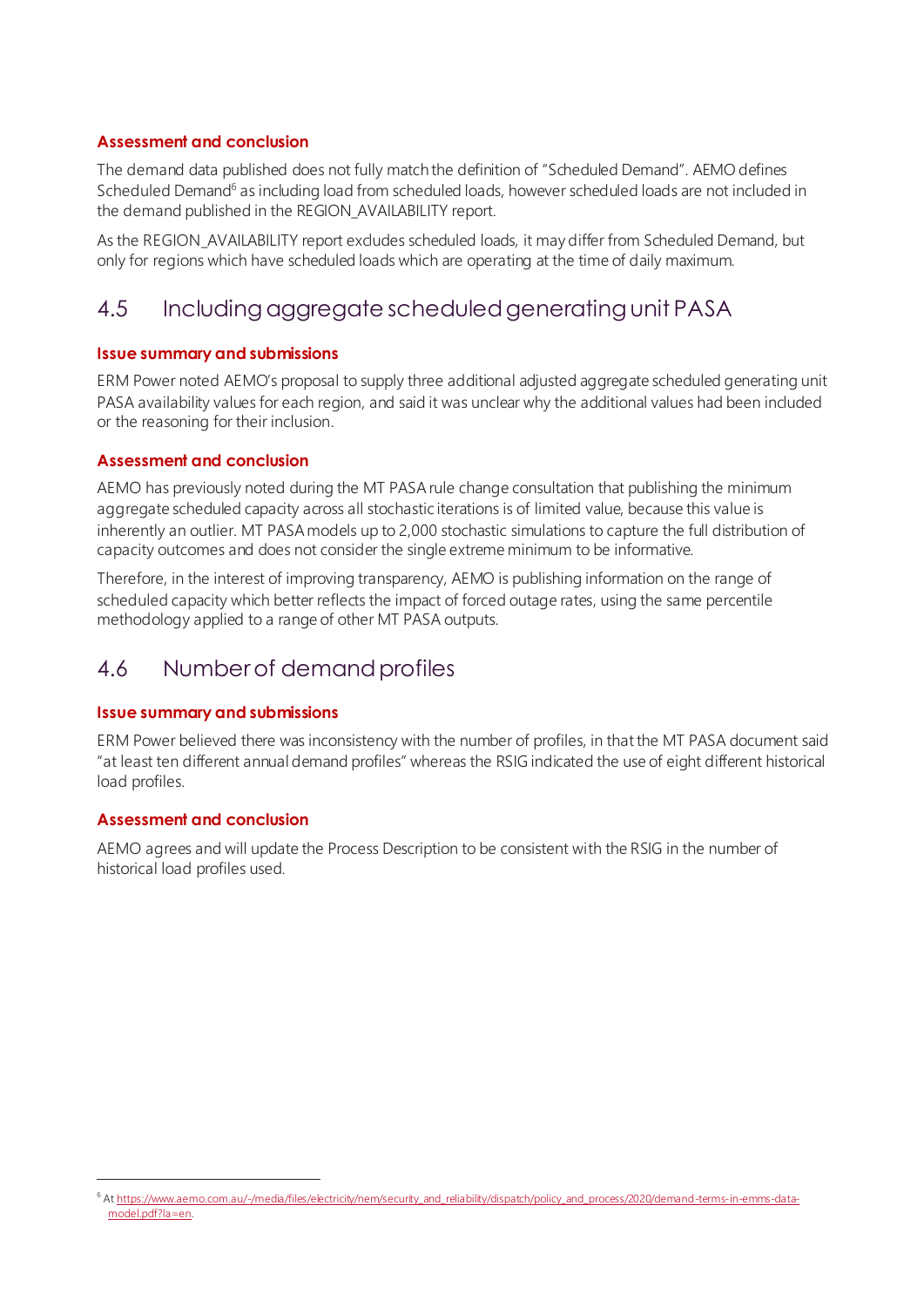## <span id="page-17-5"></span><span id="page-17-4"></span><span id="page-17-0"></span>**5. Discussion of material issues raised regarding the EAAP Guidelines**

## <span id="page-17-1"></span>5.1 Include reference to DSP in EAAP Guidelines

#### **Issue summary and submissions**

ERM Power requested that AEMO include DSP assumptions in the EAAP Guidelines.

#### **Assessment and conclusion**

AEMO sees it as appropriate to have assumptions described in only one document. This approach avoids potential inconsistencies and the need to consult on multiple documents if a change is required. Thus, AEMO will continue to describe DSP assumptions in the DSP Forecasting Methodology. The DSP assumptions have been updated to be consistent with the changes suggested for MT PASA too.

## <span id="page-17-2"></span>5.2 Maximum demand capacity

#### **Issue summary and submissions**

<span id="page-17-6"></span>ERM Power submitted that:

*We are concerned that use of the MT PASA submission values may understate capacity to meet forecast demand for average summer days and potentially unnecessarily consume energy from hydro power schemes that could otherwise be used to reduce forecast USE.*

*We recommend consideration be given to incorporating higher capacity values for average summer days based on the process to be utilised for the 2020 ESOO.*

#### **Assessment and conclusion**

As stated in clause 3.7C(b)(6)(A), the EAAP should take into account, where relevant, the information and MT PASA inputs referred to in clauses 3.7.1 and 3.7.2. As described in the Guidelines, this means that the EAAP uses MT PASA capacities for the purpose of its assessment. As is the case with MT PASA, the inclusion of the typical summer capacity used in the ESOO is difficult. MT PASA capacity offers can deviate from normal seasonal capacity offers due to the impact of partial outages. Furthermore, MT PASA offers are at a Dispatchable Unit Identifier (DUID) level, whereas the seasonal capacity information is provided at a physical unit level. These two factors mean that it difficult to differentiate between temperature derating effects and partial outage and full outages of units within a DUID. AEMO therefore considers that the over-riding of MT PASA offers with average summer deratings would be inconsistent with the rules.

## <span id="page-17-3"></span>5.3 Additional scenario development

#### **Issue summary and submissions**

ERM Power requested that AEMO develop additional simulation scenarios in consultation with stakeholders. The suggested amendment was: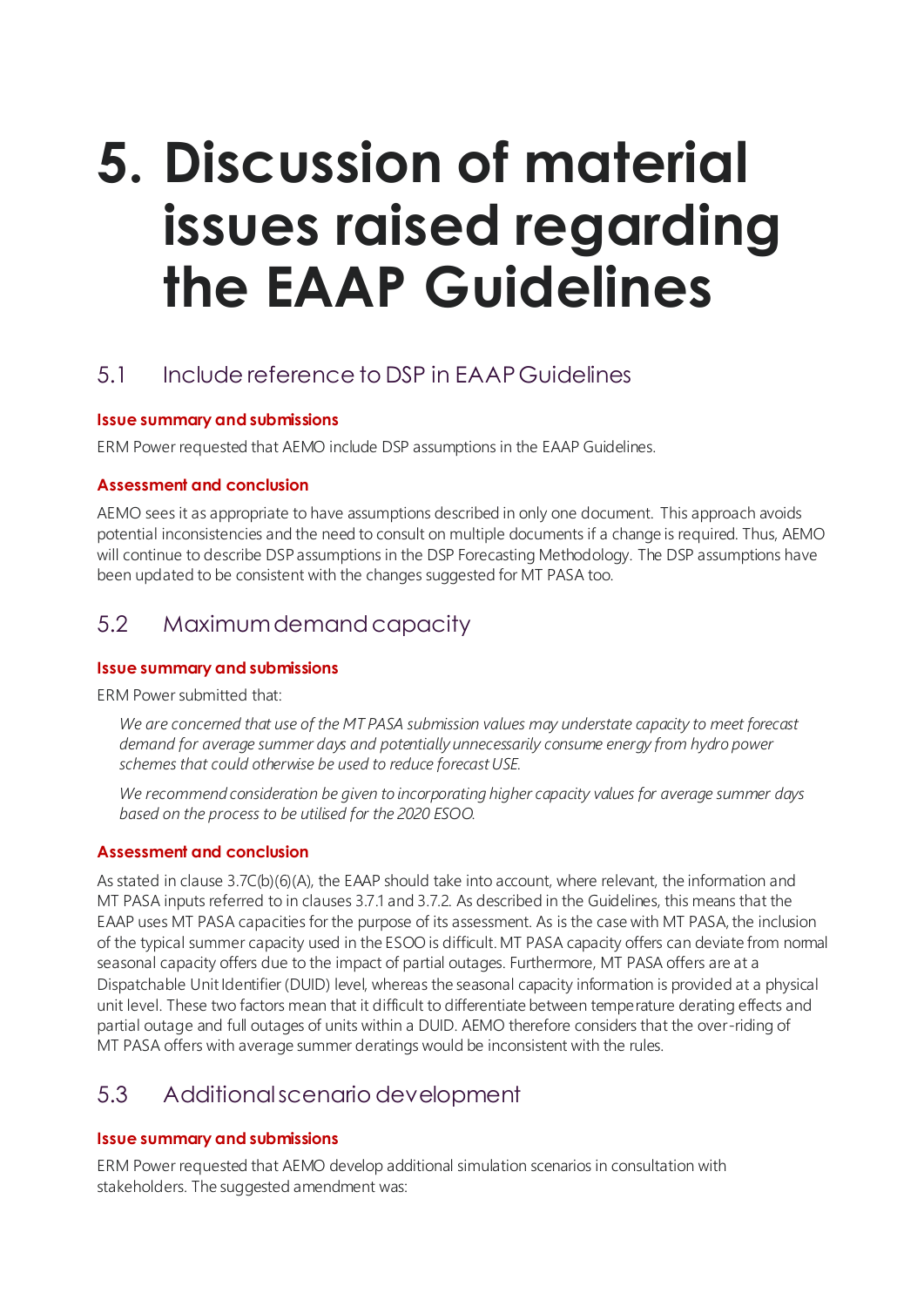*If the need arises, AEMO following consultation with stakeholders with regards to additional scenario developmentwill conduct simulations of additional scenarios as appropriate in future using the GELF information provided by Scheduled Generators in accordance with these EAAP guidelines.*

#### **Assessment and conclusion**

AEMO agrees stakeholder consultation should be done when time allows and stakeholders are directly affected. The intent of the EAAP guidelines was to allow AEMO to create sensitivities and scenarios, which during the modelling phase are found to provide additional insight, although still based on data already being submitted to AEMO.

Given the timetable imposed on the EAAP process it would not be possible to consult on such sensitivities and scenarios. In other cases, however, it could be useful to have the ability to study more diverse scenarios – including the need to obtain additional data from participants and AEMO may therefore consult on these scenarios, time permitting.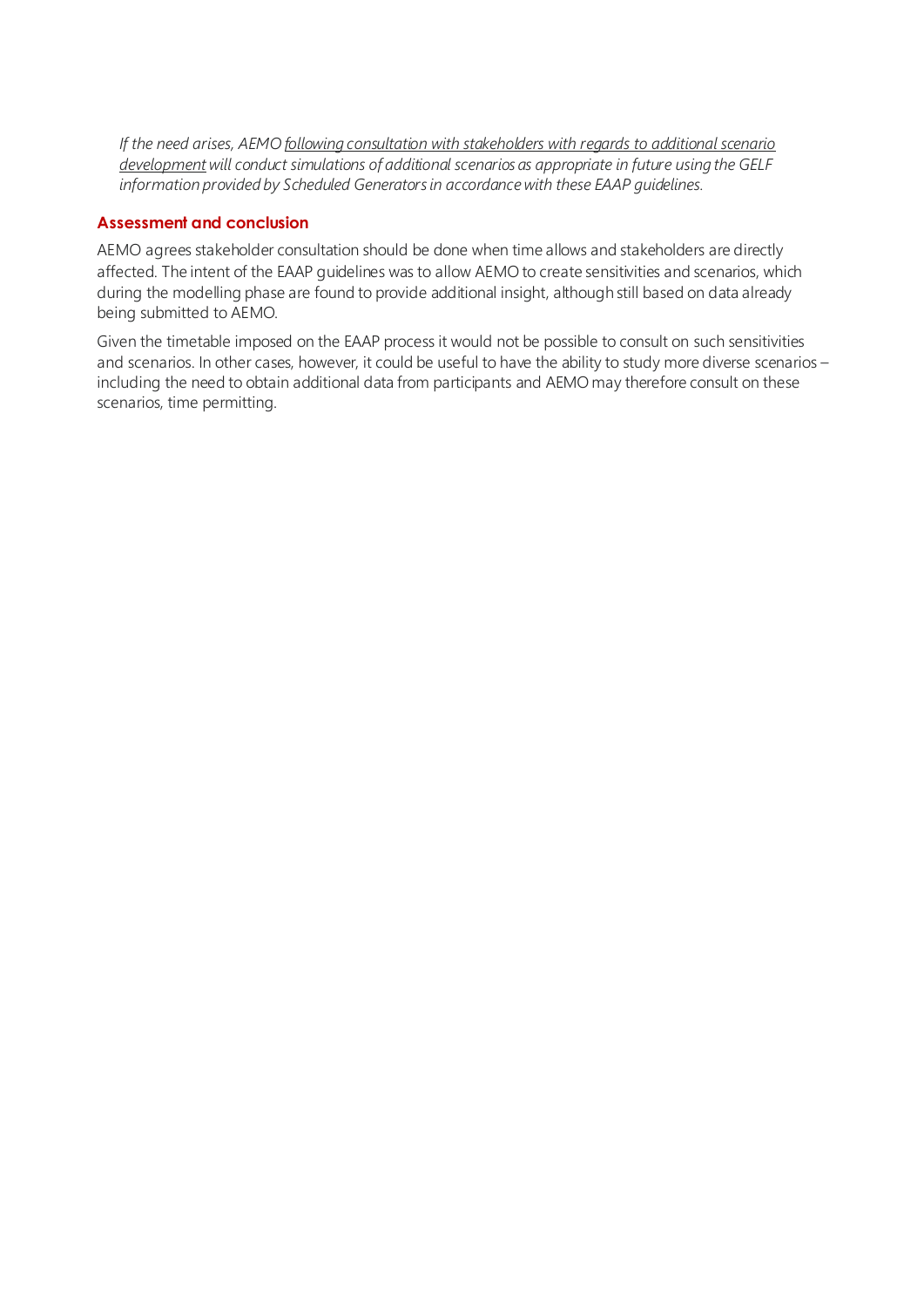# **A1. Summary of issues raised**

#### **Table 2** Submissions on RSIG amendments

<span id="page-19-1"></span><span id="page-19-0"></span>

| Organisation(s)  | Comment                                                                                                                                                                                                                                                                                                                                                                                                                                                                                        | <b>AEMO</b> response  |
|------------------|------------------------------------------------------------------------------------------------------------------------------------------------------------------------------------------------------------------------------------------------------------------------------------------------------------------------------------------------------------------------------------------------------------------------------------------------------------------------------------------------|-----------------------|
| <b>ERM Power</b> | ERM Power understand that if the proposed rules to implement the Interim Reliability Measure is not made, the proposed amendments to<br>the Guideline associated with the Interim Reliability Measure would be modified or withdrawn.                                                                                                                                                                                                                                                          | Refer to Section 3.1  |
|                  | We also note that the proposed Interim Reliability Measure has an expiry date of 31 March 2025 and that the last date AEMO can enter into<br>a 3-year contract for Interim Reliability Reserve will be 2022 for the 2024/25 summer. For clarity, we believe these details should also be<br>included in section 1.5 of the Guideline.                                                                                                                                                          |                       |
| <b>MEU</b>       | The IRM will impose unnecessary costs on consumers for little additional reliability of supply seen at consumers' connection points with the<br>NEM.                                                                                                                                                                                                                                                                                                                                           | Refer to Section 3.2. |
| <b>MEU</b>       | Reducing the trigger point will increase costs to consumers. "The reliability they see at their connection points is sufficient for their needs."                                                                                                                                                                                                                                                                                                                                              | Refer to Section 3.2. |
| <b>ERM Power</b> | The proposed amendments to the RSIG seek to activate market interventions not defined within the RRO & could be potentially based on<br>out of date information.                                                                                                                                                                                                                                                                                                                               | Refer to Section 3.3. |
|                  | We do not support this proposed change and believe that decisions to procure or activate RERT, as opposed to interim reliability reserves,<br>and issue a Clause 4.8.9 instruction or direction should remain subject to a breach of the reliability standard as identified in the MT PASA,<br>EAAP or Short Term PASA. We would support the inclusion of the currently deleted words in the amended Guideline, that being "Interim<br>Reliability Reserves" as the appropriate Second Action. |                       |
| <b>EUAA</b>      | EUAA does not support AEMO's proposal to issue Clause 4.8.9 Directions or Instructions from the ESOO. The ESOO is only updated<br>infrequently and information from the ESOO may be out of date at the time a Direction or Instruction is issued.<br>The EUAA only supports actions to tender for Interim Reliability Reserves based on information contained in the ESOO                                                                                                                      | Refer to Section 3.4. |
| <b>MEU</b>       | In the time between ESOOs, significant change might have occurred in the wholesale market.                                                                                                                                                                                                                                                                                                                                                                                                     | Refer to Section 3.4. |
|                  | Use other forecasting processes (eg MTPASA, EAAP and STPASA) that would provide a more up-to-date assessment and/or more detail for<br>action to deliver wholesale market reliability to meet the reliability standard.                                                                                                                                                                                                                                                                        |                       |
| <b>ERM Power</b> | We note AEMO proposed amendment; "The historical information may not be considered suitable in instances where a deteriorating trend<br>in reliability is evident in the historical data and there are concerns that this trend may continue."                                                                                                                                                                                                                                                 | Refer to Section 3.5. |
|                  | We are concerned that this inserts a modelling bias where improvements in generator reliability is not treated in the same way. We suggest<br>alternative wording for the proposed amendment as follows;                                                                                                                                                                                                                                                                                       |                       |
|                  | "The historical information may not be considered suitable in instances where a deteriorating or improving trend in reliability is evident in<br>the historical data and there are reasonable grounds to indicate that this trend may continue.                                                                                                                                                                                                                                                |                       |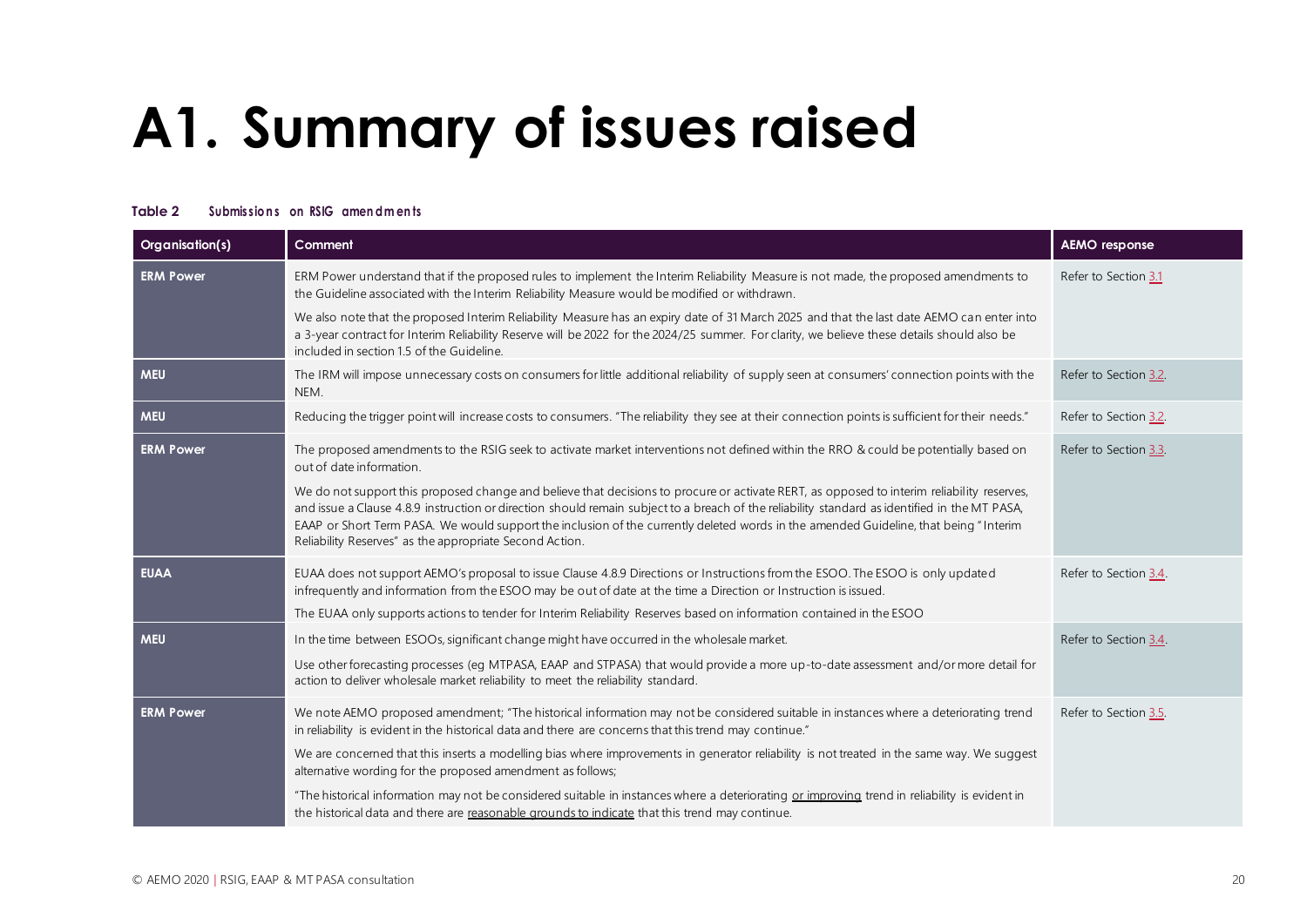| Organisation(s)  | Comment                                                                                                                                                                                                                                                                                                                                                                                                                                                                                                                                                                                                                                                                                         | <b>AEMO</b> response   |
|------------------|-------------------------------------------------------------------------------------------------------------------------------------------------------------------------------------------------------------------------------------------------------------------------------------------------------------------------------------------------------------------------------------------------------------------------------------------------------------------------------------------------------------------------------------------------------------------------------------------------------------------------------------------------------------------------------------------------|------------------------|
|                  | "AEMO may further validate these assumptions through consultant peer review." Creates a modelling bias in that when AEMO does not<br>agree with requested information, AEMO will engage additional consultants to amend the information provided by the registered<br>participant.                                                                                                                                                                                                                                                                                                                                                                                                              |                        |
|                  | We recommend that this proposed amendment not be included in the Guideline. If AEMO determines that in their view inclusion of these<br>words is appropriate, then we consider that an additional amendment is appropriate to ensure the modelling inputs satisfy best practice;                                                                                                                                                                                                                                                                                                                                                                                                                |                        |
|                  | AEMO should fully document the reasons for this and undertake stakeholder consultation prior to implementing this substitution.                                                                                                                                                                                                                                                                                                                                                                                                                                                                                                                                                                 |                        |
| <b>ERM Power</b> | We believe the use of intermittent generation profiles based on meteorological variables should be subject to documentation of reasoning<br>behind AEMO's decision to depart from historical profiles when these are available.                                                                                                                                                                                                                                                                                                                                                                                                                                                                 | Refer to Section 3.6.  |
|                  | We offer the following additional amendment to the Guideline. "Where AEMO determines that historical intermittent generator profiles are<br>to be substituted by profiles based on meteorological variables, AEMO will fully document the reasons for this and the level of expected<br>improvement."                                                                                                                                                                                                                                                                                                                                                                                           |                        |
| <b>ERM Power</b> | "We question this input assumption to the ESOO as historical data for hydro plant storages indicates that storage levels will fluctuate<br>between months and years with storages not aligning around a reference starting point on either a monthly or yearly basis. Please refer to<br>Attachment 1. Requiring hydro storage levels to return to a designated reference starting point on a monthly or yearly basis for the ESOO<br>modelling could result in outcomes where USE is forecast which would not occur in practice, as registered participants would allow storage<br>levels to fluctuate based on prevailing energy market prices and the calculated opportunity cost of water." | Refer to Section 3.7.  |
| <b>ERM Power</b> | It is unclear from the RSIG and the ESOO Methodology Document how the ESOO reliability forecast calculation includes the use of pumped<br>storage hydro to supplement natural water inflows. It is also unclear that the calculation methodology allows for all hydro plant to be at<br>rated capacity whenever USE is forecast. We believe these points should be made clearer in both the RSIG and the ESOO Methodology<br>Document.                                                                                                                                                                                                                                                          | Refer to Section 3.7.  |
| <b>ERM Power</b> | We also recommend that section 1.3 be amended to indicate that the ESOO modelling uses system normal constraints only on the basis that<br>planned network outages are not modelled, as it is assumed, they can be scheduled at times of surplus supply.                                                                                                                                                                                                                                                                                                                                                                                                                                        | Refer to Section 3.8.  |
|                  | We recommend that the Guideline be amended to state that:                                                                                                                                                                                                                                                                                                                                                                                                                                                                                                                                                                                                                                       |                        |
|                  | "Unplanned network outages of designated inter-regional transmission elements may be modelled as set out in the ESOO Methodology<br>Document."                                                                                                                                                                                                                                                                                                                                                                                                                                                                                                                                                  |                        |
|                  | This will align NERs definition of USE.                                                                                                                                                                                                                                                                                                                                                                                                                                                                                                                                                                                                                                                         |                        |
| <b>ERM Power</b> | We consider that the section should be amended to provide confidence to stakeholders that the ESOO will be updated for material changes<br>with the potential to both positively and negatively impact the reliability forecast.                                                                                                                                                                                                                                                                                                                                                                                                                                                                | Refer to Section 3.9.  |
| <b>ERM Power</b> | At a minimum, a combination of the most probable daily peak load (50% POE) and 10% POE demand profiles are sampled probabilistically<br>in the Monte-Carlo simulations to develop the expected USE. At AEMO's discretion and following consultation with stakeholders, more POE<br>demand profiles (such as 90% POE) may be included, if USE outcomes are expected to be materially different from 50% POE outcomes.                                                                                                                                                                                                                                                                            | Refer to Section 3.10. |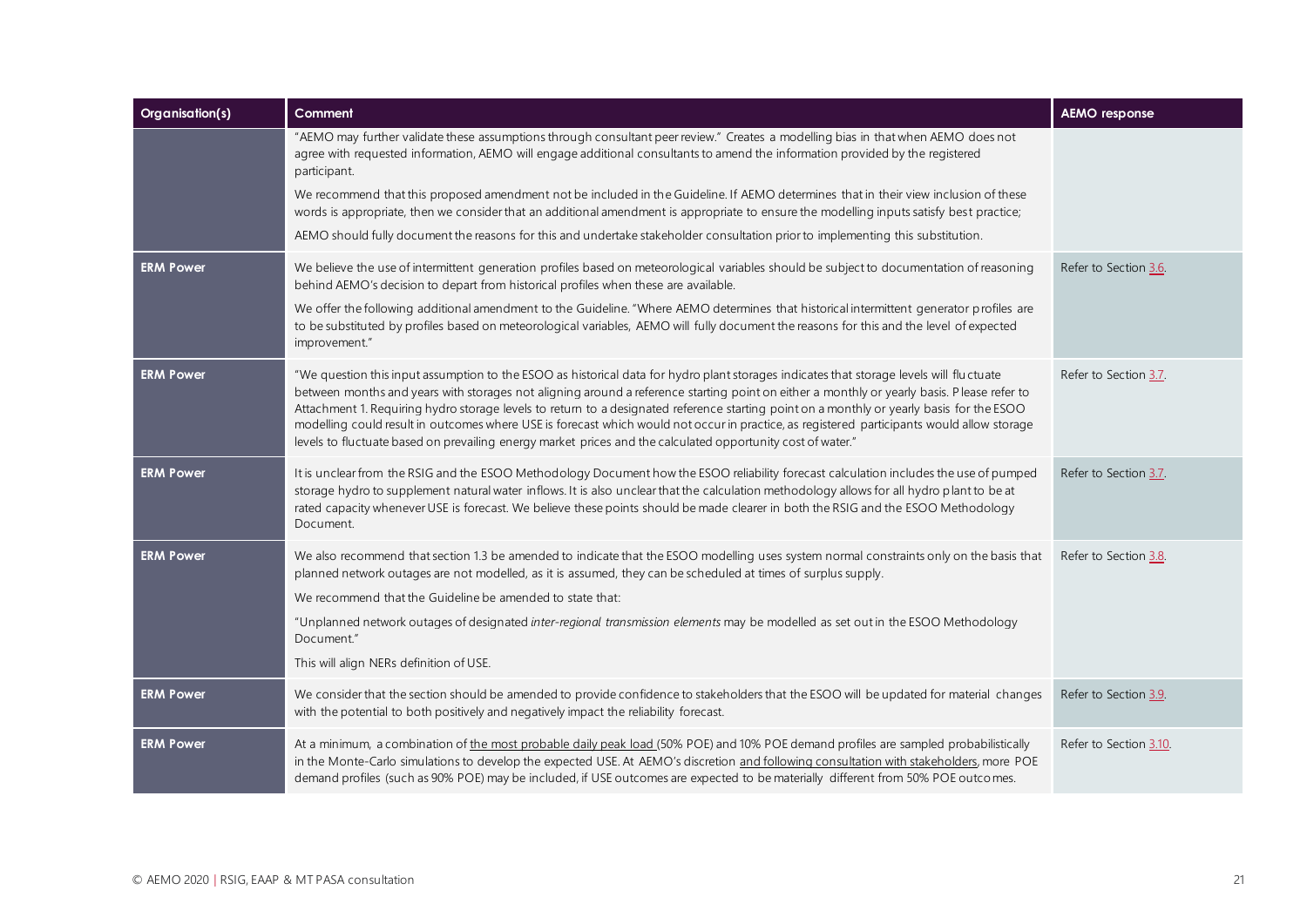| Organisation(s)  | Comment                                                                                                                                                                                                                                                                                                                                                                                                                                                             | <b>AEMO</b> response                                                 |
|------------------|---------------------------------------------------------------------------------------------------------------------------------------------------------------------------------------------------------------------------------------------------------------------------------------------------------------------------------------------------------------------------------------------------------------------------------------------------------------------|----------------------------------------------------------------------|
| <b>ERM Power</b> | For clarity in the USE calculation methodology we recommend the following amendment to the ESOO, MTPASA and EAAP to that proposed<br>by AEMO;<br>The 90% POE demand profiles are not normally modelled, as USE values are assumed to be zero                                                                                                                                                                                                                        | Refer to Section 3.10.                                               |
|                  |                                                                                                                                                                                                                                                                                                                                                                                                                                                                     |                                                                      |
| <b>ERM Power</b> | We recommend that the following factors in section 2.2.5 be amended to                                                                                                                                                                                                                                                                                                                                                                                              | Refer to Section 3.11.                                               |
|                  | . A significant increase or decrease in Hydro storage levels                                                                                                                                                                                                                                                                                                                                                                                                        |                                                                      |
|                  | • A major positive or negative change in operational consumption.                                                                                                                                                                                                                                                                                                                                                                                                   |                                                                      |
|                  | . Any other events or emerging events that may materially impact the reliability forecast by way of energy limitations                                                                                                                                                                                                                                                                                                                                              |                                                                      |
|                  | We also recommend that AEMO consider deleting the following factor as it is unclear as to the purpose of inclusion of this factor. We are<br>also unaware as to when an update to the EAAP report has been released due to this factor.                                                                                                                                                                                                                             |                                                                      |
|                  | • The requirement for AEMO to exercise the RERT under rule 3.20.                                                                                                                                                                                                                                                                                                                                                                                                    |                                                                      |
| <b>ERM Power</b> | Separate reserve assessments are applied for MT PASA and ST PASA processes. MT PASA identifies LRC (as does the ESOO and EAAP) while<br>ST PASA identifies LOR conditions based on determined capacity reserve levels.                                                                                                                                                                                                                                              | Refer to Section 3.11.                                               |
| <b>ERM Power</b> | AEMO's response to projected LRC identified in MT PASA may be to take direct action in the form of directions - for example, directing a<br>Generator to reschedule an outage - or contracting for RERT under rule 3.20. AEMO is able to dispatch these contracted reserves to<br>manage power system reliability and, where practicable, security noting that AEMO may not specifically contract reserves for the purpose<br>of maintaining power system security. | Refer to Section 3.12.                                               |
| <b>ERM Power</b> | ERM Power recommends that the forecast demand data published in the ESOO be based on the operational as generated definition to align<br>with other AEMO data.                                                                                                                                                                                                                                                                                                      | AEMO already provides this.                                          |
| <b>ERM Power</b> | In the amended Guideline, Table 3 under the area of Second Action, the words Interim Reliability Reserve have been replaced with the words<br>4.8.9 Instruction, RERT or Direction.                                                                                                                                                                                                                                                                                 | "Interim Reliability Reserve" was<br>incorrectly crossed out and has |
|                  | It is unclear to ERM Power where the deleted words Interim Reliability Reserve have been derived from as the current version of the<br>Guidelines indicates a blank space in this area.                                                                                                                                                                                                                                                                             | now been included.                                                   |
| <b>ERM Power</b> | Links to referenced AEMO documents in the RSIG                                                                                                                                                                                                                                                                                                                                                                                                                      | Links have been updated.                                             |

#### **Table 3 Submissions to MT PASA process amendments**

<span id="page-21-0"></span>

| Organisation(s)  | Comment                                                                                                                                                                                                                                           | AEMO response         |
|------------------|---------------------------------------------------------------------------------------------------------------------------------------------------------------------------------------------------------------------------------------------------|-----------------------|
| <b>ERM Power</b> | Where AEMO determines that historical intermittent generator profiles are to be substituted by profiles based on meteorological variables,<br>AEMO will fully document the reasons for this determination, and the level of expected improvement. | Refer to Section 3.6. |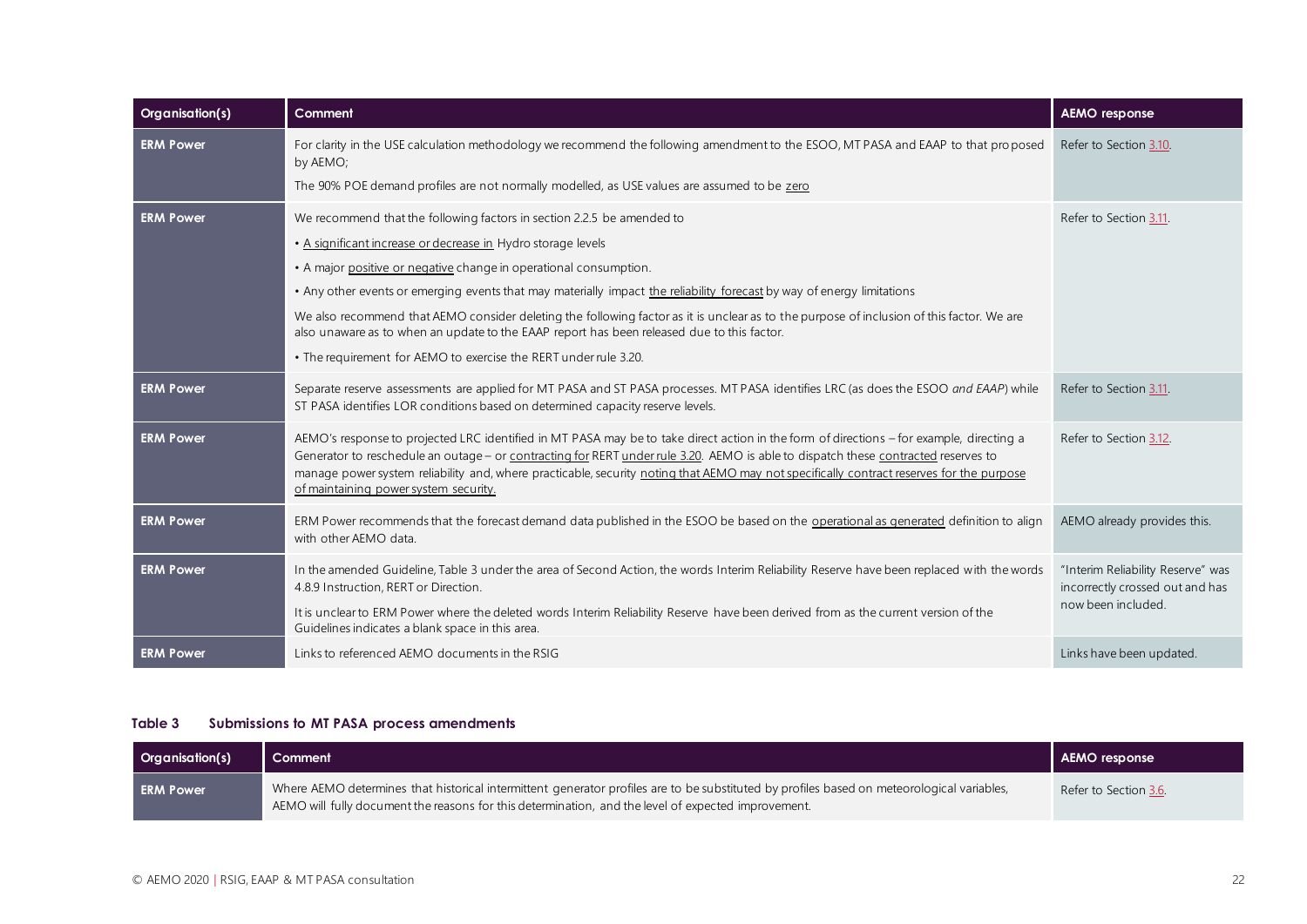| Organisation(s)  | Comment                                                                                                                                                                                                                                                                                                                                                                                                                                                                                                                                                                                                                                                                              | <b>AEMO</b> response  |
|------------------|--------------------------------------------------------------------------------------------------------------------------------------------------------------------------------------------------------------------------------------------------------------------------------------------------------------------------------------------------------------------------------------------------------------------------------------------------------------------------------------------------------------------------------------------------------------------------------------------------------------------------------------------------------------------------------------|-----------------------|
| <b>ERM Power</b> | We query the use of the word 'committed' as this could imply that only scheduled wholesale demand response is included.                                                                                                                                                                                                                                                                                                                                                                                                                                                                                                                                                              | Refer to Section 4.1. |
| <b>ERM Power</b> | It is unclear from the Process document if the setting of these weekly "optimal storage targets" are subject to consultation with the registered<br>participant.                                                                                                                                                                                                                                                                                                                                                                                                                                                                                                                     | Refer to Section 4.2. |
| <b>ERM Power</b> | "In addition to the storage targets, hydro generation is also constrained according to any MT PASA weekly bids submitted." It is unclear if this<br>applies only to capacity availability or includes energy constraint bids.                                                                                                                                                                                                                                                                                                                                                                                                                                                        | Refer to Section 4.2. |
| <b>ERM Power</b> | It is unclear if available hydro generation would be fully dispatched during a half hour modelling period when the model recorded USE, and<br>therefore record forecast USE in periods, where in actual dispatch no USE would be recorded. ERM Power is of the view that the modelling<br>process should not prevent the full dispatch of available hydro plant at times where forecast USE could be recorded.                                                                                                                                                                                                                                                                       | Refer to Section 4.2. |
| <b>ERM Power</b> | We question the requirement in the modelling that "the storage at the end of the year must be equal to or greater than the storage at the start<br>of the year." We see no valid reasoning for this to be the case and recommend that this be amended to;<br>"Energy limits are implemented through the requirement that the storage at the end of each modelled year must be above the lower storage<br>limit and levels must also remain within upper and lower limits supplied by the registered participant as part of the ESOO data collection request.<br>Monthly inflows to the modelling are to be based on historical average monthly inflows across the modelling period." | Refer to Section 4.2. |
| <b>ERM Power</b> | In addition, we question the need to apply an AEMO determined weekly "optimal storage targets" on the basis that the registered participant<br>already supplies weekly energy consumption targets as part of their MT PASA submission.<br>We believe the current process is overly conservative and could result in forecast USE being higher that is warranted. We recommend that the<br>process be simplified to;<br>In addition to the application of a yearly lower storage limit, hydro generation is also constrained according to any MT PASA weekly available<br>capacity and energy constraint bids submitted by the registered participant.                                | Refer to Section 4.2. |
| <b>ERM Power</b> | The document is less clear as to the application of support from an interconnected region and contribution from large non VRE non-scheduled<br>generation<br>The example LOLP graph supplied in Appendix E - Figure 14 and graphs available from AEMO's Market Portal do not include data with regards<br>to flow limits from interconnected regions or large non VRE non-scheduled generators for the LOLP calculation. It does however include the<br>output contribution from Intermittent (VRE) generation which seems at odds with the definition of the LOLP daily maximum operational sent out<br>demand values.                                                              | Refer to Section 4.3. |
| <b>ERM Power</b> | The Process document contains no definition for VRE generation availability<br>The term could be defined as AEMO's semi-scheduled uninterrupted intermittent generation forecast (UIGF) appropriately extended for large<br>non-scheduled VRE generation output which are also included in the current operational demand definition.                                                                                                                                                                                                                                                                                                                                                | Refer to Section 4.4. |
| <b>ERM Power</b> | Would it be reasonable to assume that the published values are scheduled demand on an as-generated basis to be met by scheduled and semi-<br>scheduled generation? If that is the case, we request that this be clearly indicated in the process document by the addition of the following;                                                                                                                                                                                                                                                                                                                                                                                          | Refer to Section 4.4. |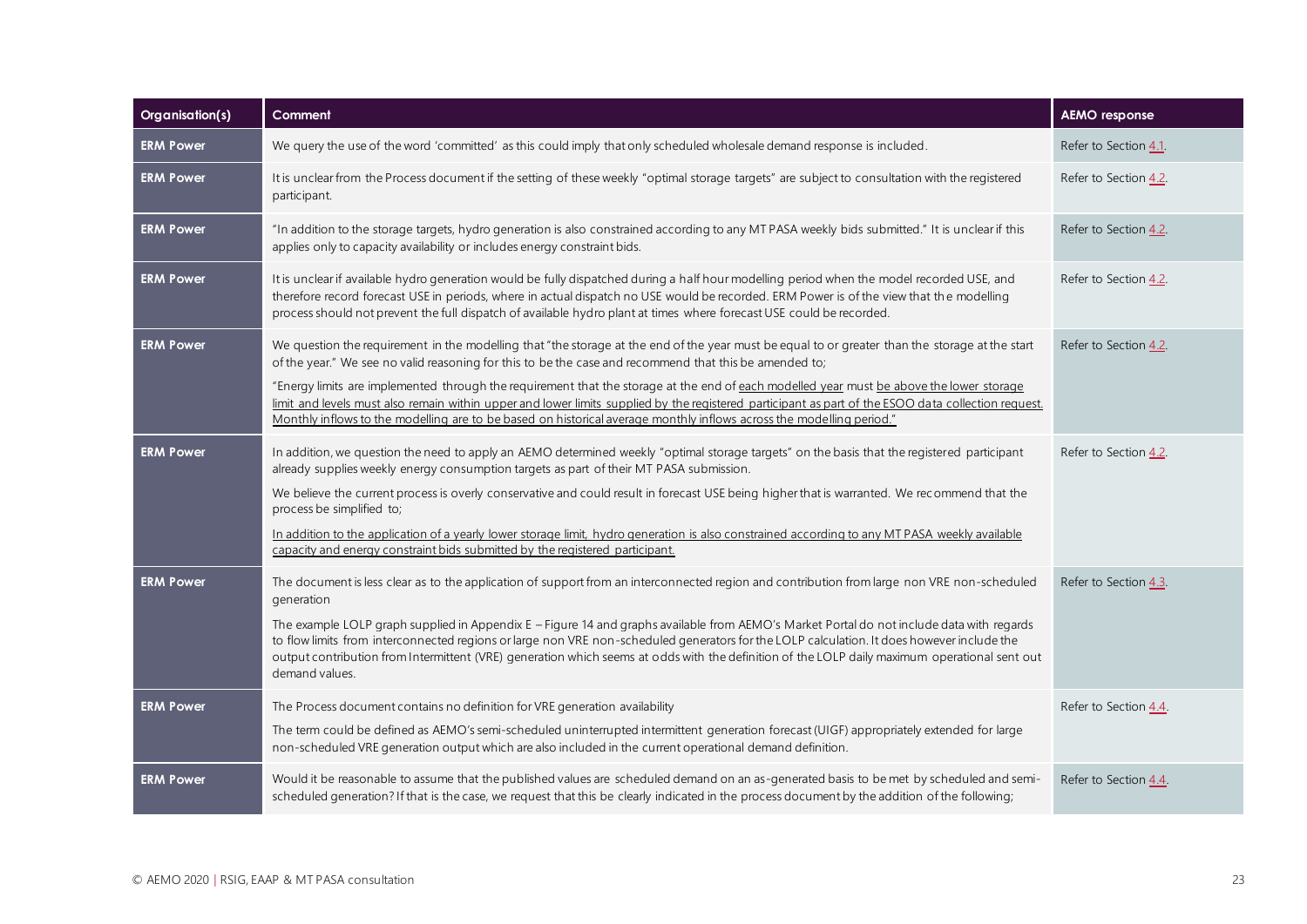| <b>Organisation(s)</b> | Comment                                                                                                                                                                                                                                              | <b>AEMO</b> response  |
|------------------------|------------------------------------------------------------------------------------------------------------------------------------------------------------------------------------------------------------------------------------------------------|-----------------------|
|                        | The published values represent scheduled demand on an as generated basis.                                                                                                                                                                            |                       |
| <b>ERM Power</b>       | AEMO has proposed to supply three additional adjusted aggregate scheduled generating unit PASA availability values for each region. It is<br>unclear to ERM Power why the additional values have been included or the reasoning for their inclusion. | Refer to Section 4.5. |
| <b>ERM Power</b>       | There's an inconsistency with the number of profiles:<br>"at least ten different annual demand profiles" seems to be in conflict with other areas of the document and the RSIG which indicate eight<br>different historical load profiles are used   | Refer to Section 4.6. |
|                        | Recommend amending to:<br>"To capture the impact of weather variations on demand, at least sixteen different annual demand profiles<br>We also suggest that Table 1 in section 4.3 be amended to indicate "At least 8 reference years"               |                       |

#### **Table 4 Submissions to EAAP guidelines amendments**

<span id="page-23-0"></span>

| Organisation(s)  | Comment                                                                                                                                                                                                                                                                                                                                                                                                                                | <b>AEMO</b> response               |
|------------------|----------------------------------------------------------------------------------------------------------------------------------------------------------------------------------------------------------------------------------------------------------------------------------------------------------------------------------------------------------------------------------------------------------------------------------------|------------------------------------|
| <b>ERM Power</b> | Include assumptions about DSP in EAAP Guidelines                                                                                                                                                                                                                                                                                                                                                                                       | Refer to Section 5.1.              |
| <b>ERM Power</b> | We are concerned that use of the MT PASA submission values may understate capacity to meet forecast demand for average summer days and<br>potentially unnecessarily consume energy from hydro power schemes that could otherwise be used to reduce forecast USE.<br>We recommend consideration be given to incorporating higher capacity values for average summer days based on the process to be utilised for<br>the 2020 ESOO.      | Refer to Section 5.2.              |
| <b>ERM Power</b> | We recommend that additional simulation scenarios be developed in consultation with stakeholders.<br>Suggested amendment:<br>"If the need arises, AEMO following consultation with stakeholders with regards to additional scenario development will conduct simulations of<br>additional scenarios as appropriate in future using the GELF information provided by Scheduled Generators in accordance with these EAAP<br>quidelines." | Refer to Section 5.3.              |
| <b>ERM Power</b> | We are not aware that AEMO continues to publish an Annual National Transmission Statement. We understand the requirements of NER clause<br>5.6.5 were deleted in NER Version 30 commencing 1 July 2009.                                                                                                                                                                                                                                | This was removed from the<br>EAAP. |
| <b>ERM Power</b> | The following scenarios must be included in the first EAAP to be published by 31 March 2010:                                                                                                                                                                                                                                                                                                                                           | This is not a requirement.         |